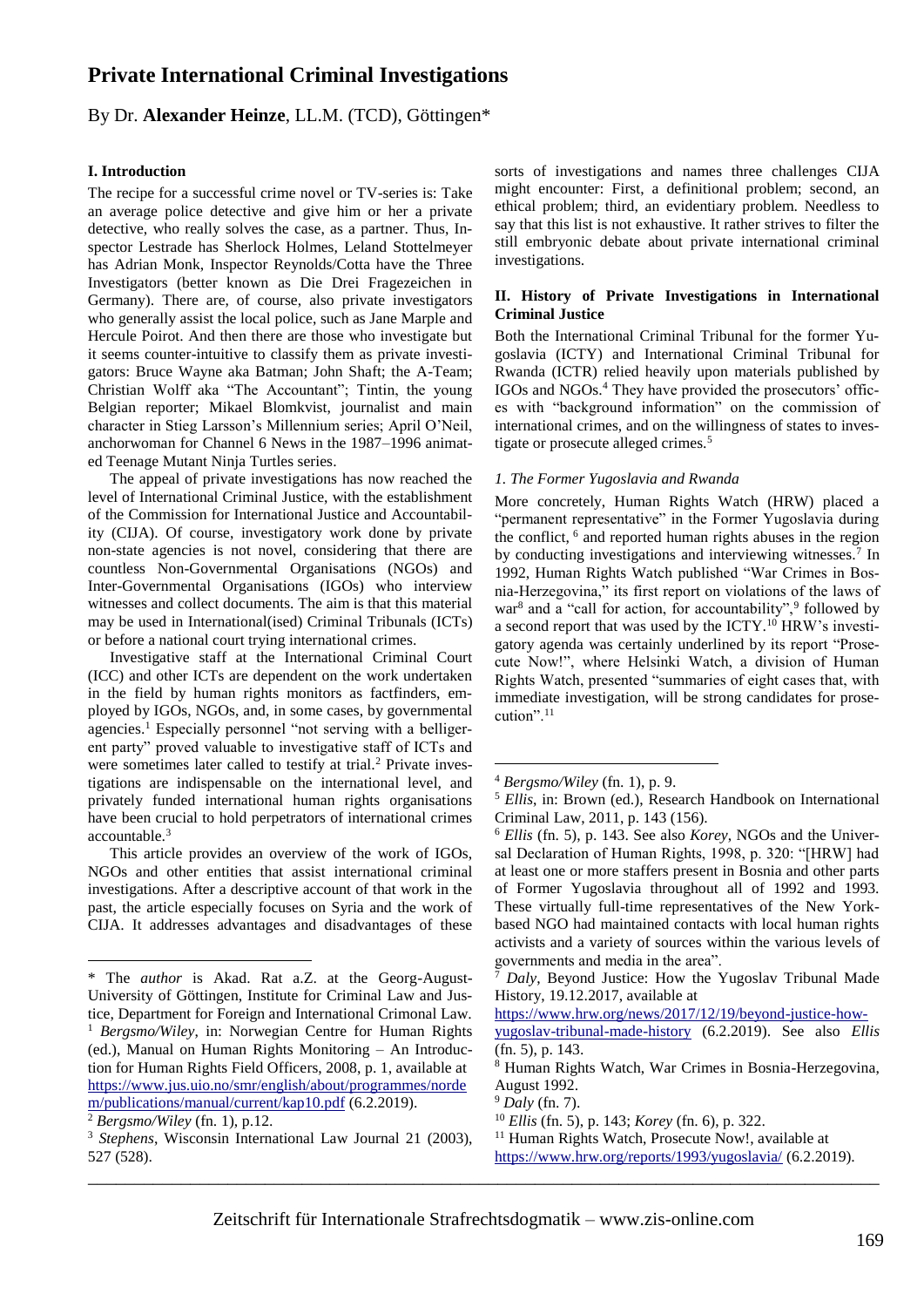The report provided the "legal basis and potential evidence necessary to prosecute those first cases before the Tribunal".<sup>12</sup> And indeed, despite separate investigations by the ICTY-Prosecution, the eight cases selected by Human Rights Watch/Helsinki were among the very first cases the Tribunal's prosecution would investigate.<sup>13</sup>

Apart from HRW, Physicians for Human Rights (PHR) conducted "multiple mass grave investigations across the former Yugoslavia in the 1990s for the Tribunal",<sup>14</sup> which provided important assistance for the Tribunal. PHR investigators "exhumed and identified remains in several large mass graves and gathered evidence showing the victims were executed, many with their hands tied behind their backs, and dumped into shallow graves".<sup>15</sup> Former director of the PHR's International Forensic Program, William Haglund, testified in the trial of Radovan Karadzic.<sup>16</sup>

<span id="page-1-0"></span>NGOs, the media, IGOs etc. played also an important part in the initial investigations into the genocide that occurred in Rwanda in 1994 and it is no exaggeration to contend that the creation of the ICTR was also – amongst other factors – the result of their work on the ground.<sup>17</sup> As Jallow states: "Reports from NGOs proved very helpful in enabling the OTP to gather pertinent, substantiated data. Though NGOs are not in essence investigatory bodies the extent of the investigations underlying these reports and the level of analysis they achieved indicated a true effort and genuine commitment by many such organizations to produce verifiable facts. Witness interviews, for instance, were very useful not only for learning about the incidents they described but also for corroborating other events and reports".<sup>18</sup>

### *2. Kosovo*

1

In Kosovo, too, evidence about the forced expulsion, arbitrary killings, torture and sexual assault of the Albanians was

[https://phr.org/news/bosnian-serb-commander-ratko-mladic](https://phr.org/news/bosnian-serb-commander-ratko-mladic-convicted-of-genocide-war-crimes-crimes-against-humanity/#top)[convicted-of-genocide-war-crimes-crimes-against](https://phr.org/news/bosnian-serb-commander-ratko-mladic-convicted-of-genocide-war-crimes-crimes-against-humanity/#top)[humanity/#top](https://phr.org/news/bosnian-serb-commander-ratko-mladic-convicted-of-genocide-war-crimes-crimes-against-humanity/#top) (6.2.2019).

<sup>15</sup> Physicians for Human Rights,

[http://phr.org/issues/investigating-deaths-and-mass-](http://physiciansforhumanrights.orgllibrary/news-2001-0802.html)

[atrocities/investigating-mass-crimes-for-prosecutions/mass](http://physiciansforhumanrights.orgllibrary/news-2001-0802.html)[crimes-in-former-yugoslavia-srebrenica/](http://physiciansforhumanrights.orgllibrary/news-2001-0802.html) (15.2.2019); *Ellis*

[https://phr.org/issues/investigating-deaths-and-mass-](https://phr.org/issues/investigating-deaths-and-mass-atrocities/)

gathered by NGOs.<sup>19</sup> Journalists and human rights researchers have investigated, documented and reported many individual accounts of human rights violations taking place in Kosovo.<sup>20</sup>

<span id="page-1-1"></span>Physicians for Human Rights (PHR) and the Program on Forced Migration and Health of Columbia University's Joseph L. Mailman School of Public Health designed a study to "establish patterns of human rights violations among Kosovar refugees by Serb forces using a population-based approach".<sup>21</sup> The study "randomly sampled 1,209 Kosovar refugees in 31 refugee camps and collective centers in Albania and Macedonia between April 19, 1999 and May 3, 1999. The survey assessed human rights abuses among 11,458 household members while living in Kosovo".<sup>22</sup> Furthermore, The Independent Law Commission asked the American Bar Association's Central European and Eurasia Initiative (ABA/CEELI) to "establish a team of experts to review this information and compile data from other NGOs concerning the human rights violations in Kosovo".<sup>23</sup> ABA/CEELI conducted comprehensive statistical studies to add clarity and precision to the potential evidence.<sup>24</sup> ABA/CEELI established the Kosovo War Crimes Documentation Project (Executive Director Mark  $Ellis)^{25}$  to interview refugees and provide victim statements to the ICTY and collaborated with a coalition of Albanian NGOs called the Center for Peace Through Justice (CPTJ) to gather critical refugee interviews.<sup>26</sup> Between April and October 1999, ABA/CEELI volunteers in Albania, Macedonia, Kosovo, Poland, and Ft. Dix, New Jersey, worked with translators and local investigators to assemble accounts of Kosovar refugees.<sup>27</sup> Apart from NGOs such

<span id="page-1-2"></span><u>.</u>

[crimes-1999.pdf](https://phr.org/wp-content/uploads/1999/08/kosovo-war-crimes-1999.pdf) (6.2.2019).

<sup>24</sup> See, for instance, American Bar Association/Central European and Eurasian Law Initiative, An Introduction to the Human Trafficking Assessment Tool, December 2005, available at

[http://cedoc.inmujeres.gob.mx/documentos\\_download/trata\\_](http://cedoc.inmujeres.gob.mx/documentos_download/trata_de_personas_28.pdf)

[https://www.hrdag.org/wp-content/uploads/2015/07/kosovo](https://www.hrdag.org/wp-content/uploads/2015/07/kosovo-politicalkillings-2000-cc.pdf)[politicalkillings-2000-cc.pdf](https://www.hrdag.org/wp-content/uploads/2015/07/kosovo-politicalkillings-2000-cc.pdf) (6.2.2019).

<sup>26</sup> *Ellis* (fn. [5\)](#page-0-1), p. 157; American Bar Association/Central European and Eurasian Law Initiative/American Association for the Advancement of Science (fn. [25\)](#page-1-2), p. xi.

<sup>12</sup> *Ellis* (fn. [5\)](#page-0-1), p. 144.

<sup>13</sup> *Korey* (fn. [6\)](#page-0-3), p. 325.

<sup>&</sup>lt;sup>14</sup> Physicians for Human Rights, Bosnian Serb Commander Ratko Mladic Convicted of Genocide, War Crimes, Crimes Against Humanity, 22.11.2017,

<sup>(</sup>fn. [5\)](#page-0-1), p. 156. <sup>16</sup> Physicians for Human Rights, Forensic science is applied in nearly every area of our work and is crucial to document mass crimes, available at

[atrocities/](https://phr.org/issues/investigating-deaths-and-mass-atrocities/) (6.2.2019).

<sup>17</sup> In the same vein *Jallow*, in: Decaux/Dieng/Sow (ed.), From Human Rights to International Criminal Law, 2007, p. 437 (438).

\_\_\_\_\_\_\_\_\_\_\_\_\_\_\_\_\_\_\_\_\_\_\_\_\_\_\_\_\_\_\_\_\_\_\_\_\_\_\_\_\_\_\_\_\_\_\_\_\_\_\_\_\_\_\_\_\_\_\_\_\_\_\_\_\_\_\_\_\_\_\_\_\_\_\_\_\_\_\_\_\_\_\_\_\_ <sup>18</sup> *Jallow* (fn. [17\)](#page-1-0), p. 438.

<sup>19</sup> *Ellis* (fn. [5\)](#page-0-1), p. 156.

<sup>&</sup>lt;sup>20</sup> Physicians for Human Rights, War Crimes in Kosovo – A Population-Based Assessment of Human Rights Violation Against Kosovar Albanians, 1999, p. 1, available at [https://phr.org/wp-content/uploads/1999/08/kosovo-war-](https://phr.org/wp-content/uploads/1999/08/kosovo-war-crimes-1999.pdf)

<sup>21</sup> Physicians for Human Rights (fn. [20\)](#page-1-1), p. 1.

<sup>22</sup> Physicians for Human Rights (fn. [20\)](#page-1-1), p. 1.

<sup>23</sup> *Ellis* (fn. [5\)](#page-0-1), p. 156.

[de\\_personas\\_28.pdf](http://cedoc.inmujeres.gob.mx/documentos_download/trata_de_personas_28.pdf) (6.2.2019). See also *Ellis* (fn. [5\)](#page-0-1), p. 156. <sup>25</sup> American Bar Association/Central European and Eurasian Law Initiative/American Association for the Advancement of Science, Political Killings in Kosova/Kosovo, March-June 1999, 2000, p. xi, available at

<sup>27</sup> American Bar Association/Central European and Eurasian Law Initiative/American Association for the Advancement of Science (fn. [25\)](#page-1-2), p. xi.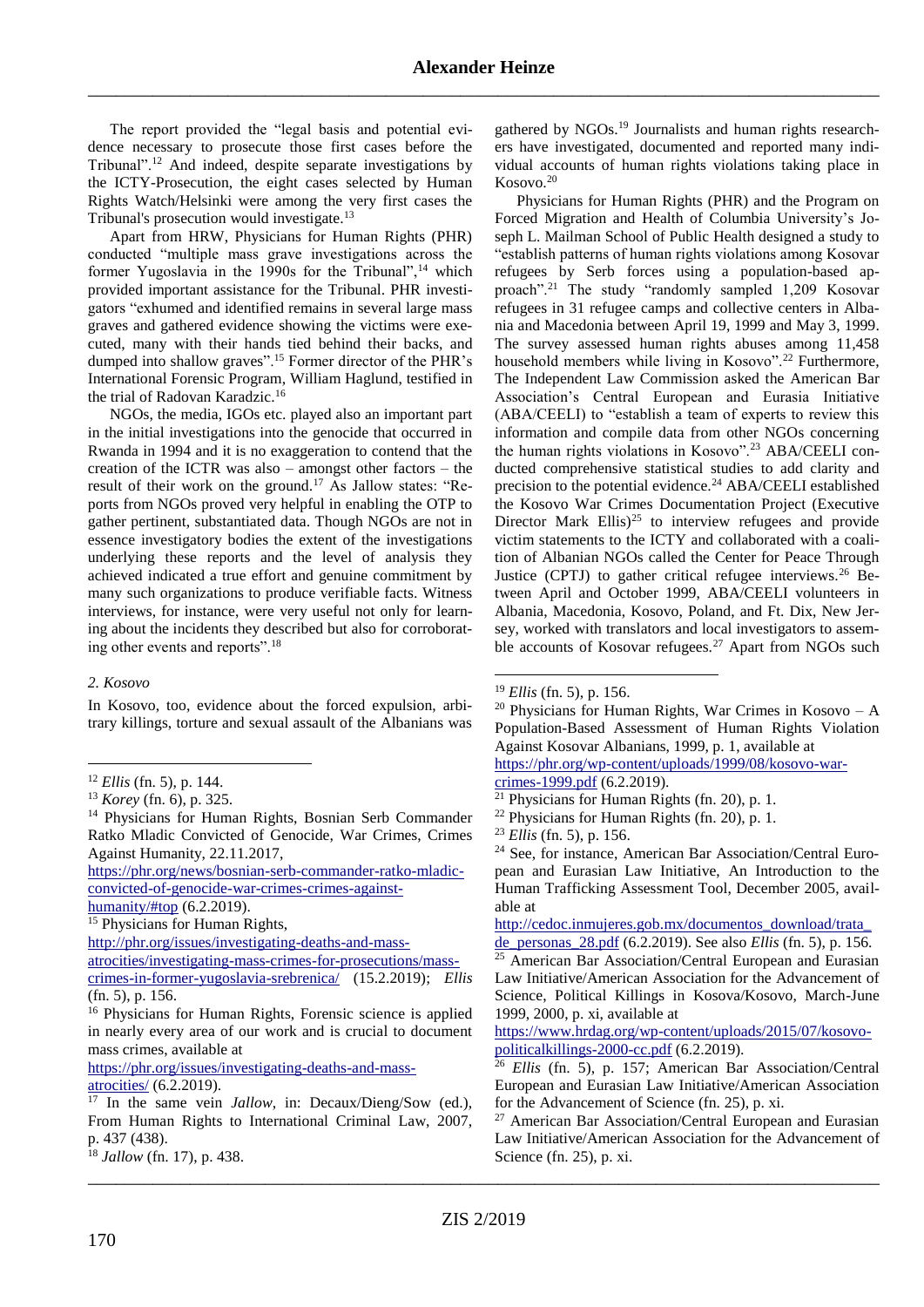as the previously mentioned HRW and PHR, the American Association for the Advancement of Science (AAAS) – with members of the Human Rights Data Analysis Group  $(HRDAG)$  – wrote several reports on the conflict.<sup>28</sup> Employing the statistical expertise of the AAAS and HRDAG, NGOinvestigations collected evidence of ethnic cleansing against Kosovar Albanians.<sup>29</sup> In its report "Political Killings in Kosova/Kosovo, March-June 1999", ABA/CEELI and the Science and Human Rights Program of the AAAS concluded that "approximately 10,500 Kosovar Albanians were killed between March 20 and June 12, 1999, with a 95 percent confidence interval from 7,449 to  $13,627$ ".<sup>30</sup> This analysis was used by the ICTY Office of the Prosecutor in the trial of Slobodan Milosevic to refute the argument that the killings were simply a consequence of battles between the Kosovo Liberation Army and Serbian forces.<sup>31</sup>

### *3. Sierra Leone and Cambodia*

In Sierra Leone, No Peace Without Justice (NPWJ) initiated a Conflict Mapping Program, namely "the reconstruction of the chain of events during the ten-year war through the scrupulous selection and debriefing of key individuals throughout the country whose profession, role in their community or in the forces involved in the conflict, placed them in a position to follow events as they unfolded".<sup>32</sup> NPWJ's analysis was "based on testimonial and other data overlaid with order of battle and command structures of the various forces as they evolved over time and space".<sup>33</sup> The mapping aimed at establishing the "chain of command within the armed forces oper-

<sup>28</sup> Human Rights Data Analysis Group, Kosovo <https://hrdag.org/kosovo/> (6.2.2019).

<sup>29</sup> *Ellis* (fn. [5\)](#page-0-1), p. 157.

1

<sup>30</sup> American Bar Association/Central European and Eurasian Law Initiative/American Association for the Advancement of Science (fn. [25\)](#page-1-2), p. xi.

<sup>31</sup> Prosecutor v. Slobodan Milosevic, Transcript of Hearing from 14.3.2002, p. 2256: "During the break, I checked some assertions that you denied, and I would like to ask you a few questions about this. Namely, I asked about your cooperation and adjustment of data to the data of the International Crisis Group, and you said that was not true. However, on the website of your AAA association, and that is website hrdataaas.org/kosovo/index/html [as interpreted], titled "Political Killings in Kosovo from March to June 1999," in the column called "Statistical Analysis of Data," it says: The method of killing people in Kosovo coincides with migrations, and this claim corresponds to the data obtained from the International Crisis Group; and then others are enumerated as well", available at

[http://www.slobodan-milosevic.org/documents/trial/2002-03-](http://www.slobodan-milosevic.org/documents/trial/2002-03-14.html) [14.html](http://www.slobodan-milosevic.org/documents/trial/2002-03-14.html) (6.2.2019).

[http://www.npwj.org/sites/default/files/documents/C-](http://www.npwj.org/sites/default/files/documents/C-%20Preface_0.pdf) %20Preface 0.pdf (6.2.2019). <sup>33</sup> No Peace Without Justice (fn. [32\)](#page-2-0), p. VII.

ating in Sierra Leone and assembling these disparate pieces of information to create the bigger picture of the decade-long conflict in Sierra Leone" to demonstrate "direct and command responsibility for crimes committed during the conflict".<sup>34</sup>

As in Kosovo, in 1999, the ABA established a Sierra Leone War Crimes Documentation Project aimed at contributing to the documentation of the war crimes committed in Sierra Leone between 1991 and 2002, and, thereby, strengthening the ongoing truth and reconciliation process.<sup>35</sup> In Cambodia, the International Crisis Group (ICG), in partnership with NPWJ<sup>36</sup> and the Documentation Centre of Cambodia (DCCam)<sup>37</sup> , have created similar successful documentation projects for the Extraordinary Chambers in the Courts of Cambodia (ECCC).

# **III. Private International Criminal Investigations in Syria**

<span id="page-2-1"></span><span id="page-2-0"></span>Despite growing expectation, the international criminal community has remained largely unable to stop the alleged commission of international crimes in Syria. As a result, Syrian civil society organizations (CSOs) and a few innovative NGOs have been working to document and build cases against those most responsible in Syria.<sup>38</sup> Furthermore, a test of a completely new and unique form of international criminal investigations can be witnessed in the context of the conflict in Syria: after the Security Council remained inactive to ensure accountability for international crimes committed in the war in Syria, on 21 December 2016, the UN General Assembly through Resolution 71/248 created an "International, Impartial and Independent Mechanism to Assist in the Investigation and Prosecution of Those Responsible for the Most Serious Crimes under International Law Committed in the Syrian Arab Republic since March 2011" (IIIM).<sup>39</sup> The

[https://www.aaas.org/programs/scientific-responsibility](https://www.aaas.org/programs/scientific-responsibility-human-rights-law/partnerships-scientists-working-human-rights-organizations)[human-rights-law/partnerships-scientists-working-human](https://www.aaas.org/programs/scientific-responsibility-human-rights-law/partnerships-scientists-working-human-rights-organizations)[rights-organizations](https://www.aaas.org/programs/scientific-responsibility-human-rights-law/partnerships-scientists-working-human-rights-organizations) (6.2.2019).

<sup>36</sup> See International Crisis Group, Reality Demands: Documenting Violations of International Humanitarian Law In Kosovo (1999), available at

[http://cms.crisisgroup.org/europe-central-](http://cms.crisisgroup.org/europe-central-asia/balkans/kosovo/reality-demands-documenting-violations-international-humanitarian-law-kosovo-1999)

[asia/balkans/kosovo/reality-demands-documenting-](http://cms.crisisgroup.org/europe-central-asia/balkans/kosovo/reality-demands-documenting-violations-international-humanitarian-law-kosovo-1999)

[violations-international-humanitarian-law-kosovo-1999](http://cms.crisisgroup.org/europe-central-asia/balkans/kosovo/reality-demands-documenting-violations-international-humanitarian-law-kosovo-1999) (15.2.2019); *Ellis* (Fn[. 5\)](#page-0-1), p. 157.

 $37$  <http://www.d.dccam.org/> (6.2.2019).

<sup>38</sup> *Elliott*, Journal of International Criminal Justice 15 (2017), 239 (240).

<sup>39</sup> United Nations General Assembly, International, Impartial and Independent Mechanism to Assist in the Investigation and Prosecution of Those Responsible for the Most Serious Crimes under International Law Committed in the Syrian Arab Republic since March 2011*,* 2016, UN Doc. A/RES/71/248. See also *Wenaweser/Cockayne*, Journal of International Criminal Justice 15 (2017), 211; *Elliott* (fn. [38\)](#page-2-1),

\_\_\_\_\_\_\_\_\_\_\_\_\_\_\_\_\_\_\_\_\_\_\_\_\_\_\_\_\_\_\_\_\_\_\_\_\_\_\_\_\_\_\_\_\_\_\_\_\_\_\_\_\_\_\_\_\_\_\_\_\_\_\_\_\_\_\_\_\_\_\_\_\_\_\_\_\_\_\_\_\_\_\_\_\_

<u>.</u>

<sup>&</sup>lt;sup>32</sup> No Peace Without Justice, Conflict Mapping in Sierra Leone: Violations of International Humanitarian Law 1991 to 2002, Preface, p. III, available at

<sup>34</sup> No Peace Without Justice (fn. [32\)](#page-2-0), p. VIII.

<sup>35</sup> American Association for the Advancement of Science, Partnership 8: Surveying Human Rights Abuses in Sierra Leone,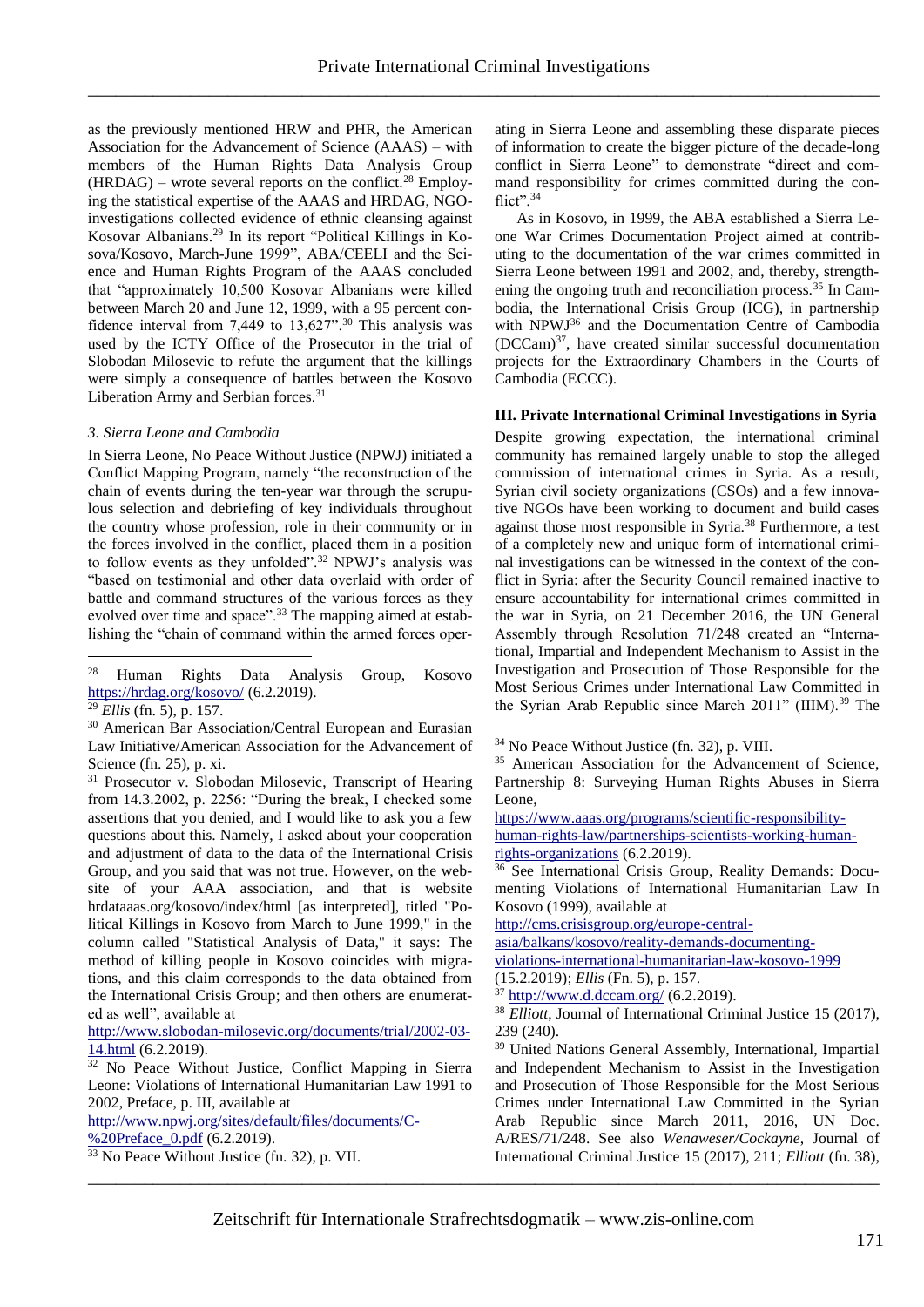Syria Mechanism is a subsidiary organ of the UN GA and not a prosecutorial body but "quasi-prosecutorial": it is required to "prepare files to assist in the investigation and prosecution of the persons responsible and to establish the connection between crime-based evidence and the persons responsible, directly or indirectly, for such alleged crimes, focusing in particular on linkage evidence and evidence pertaining to mens rea and to specific modes of criminal liability".<sup>40</sup> It is headed by Catherine Marchi-Uhel, former Judge at the ECCC and former Senior Legal Officer and Head of Chambers at the ICTY.<sup>41</sup>

In addition, CIJA is collecting information that could eventually be used to hold perpetrators of International Humanitarian Law violations accountable. The private actions of the CIJA amidst the ongoing conflict in Syria represent a departure from the practice of conducting international criminal investigations under the aegis of public institutions. CIJA has developed organisationally into a not-for-profit that is funded by a number of states and organisations, including the United Kingdom, the European Union, Canada and Germany.<sup>42</sup> CIJA "has 130 specialist personnel investigating, gathering and preserving evidence, analyzing and building case files and indictments against those most responsible in Syria (and Iraq in terms of Da'esh crimes)".<sup>43</sup> It "combines international expertise with local on the ground capacity building which effectively develops a local Syrian civil society response. CIJA works with trained and mentored Syrian investigators with access to areas across Syria".<sup>44</sup>

<span id="page-3-2"></span>Even though CIJA is not meant to replace, but rather complement, public institutions involved in criminal investigations, it symbolises a trend of the international criminal community towards private investigations, once political leaders demonstrate a lack of will to officially investigate the commission of core international crimes.

<https://www.un.org/press/en/2017/sga1744.doc.htm>

### **IV. Advantages of Private International Criminal Investigations**

The advantages of investigations conducted by private entities in the international field are obvious – even when there is, at a later moment, an official investigation. Members of those entities are often among the first persons to view crime scenes. Investigators of Prosecutor's Offices of ICTs rarely have the opportunity to inspect a crime scene until well after the underlying conduct has been perpetrated.<sup>45</sup> Consequently, in its recent Strategic Plan, the ICC-OTP explains: "Preliminary examinations are critical to the Office in its determination of whether to open an investigation. They also greatly facilitate the Office's investigative work in various ways, such as: e.g. by systematically capturing and exploiting open source data; and building networks of cooperation partners and contacts for handover for investigative activities; and identifying potential cases for future investigations".<sup>46</sup> Furthermore, the OTP declared that it "will also react promptly to upsurges or serious risks of violence by reinforcing its early interaction with States, international, regional organisations and NGOs in order to fine-tune its assessment and coordinate next steps".<sup>47</sup> Last but not least, according to Article 44 (4) ICC-Statute, the ICC "may, in exceptional circumstances, employ the expertise of gratis personnel offered by States Parties, intergovernmental organizations or nongovernmental organizations to assist with the work of any of the organs of the Court. The Prosecutor may accept any such offer on behalf of the Office of the Prosecutor."

<span id="page-3-0"></span>*Bergsmo* and *Wiley* too identify as one of their four broad phases of investigation services of international criminal jurisdictions: "preliminary analysis of open-source materials, operational planning and liaison with personnel employed by IGOs, NGOs, governmental and other organisations who have prepared reports of particular interest to the investigative body".<sup>48</sup> As to the components of an investigation, they highlight especially two components: "(a) the work to establish the so-called crime base of the case; and (b) the process to develop information on the link between the suspect and the actual perpetration of the crimes in question".<sup>49</sup>

<span id="page-3-1"></span>CIJA has not only preserved and analysed over 600,000 pages of original documentation, including regime military and intelligence documents.<sup>50</sup> It also focuses on the linkage evidence in order to build leadership cases and indictments.<sup>51</sup> As *Elliott* describes, "it has a 'names database' with over one million entries, and three indictments/pre-trial files against 25 top regime officials including Assad, and a further three in-

[https://www.icc-cpi.int/iccdocs/otp/EN-](https://www.icc-cpi.int/iccdocs/otp/EN-OTP_Strategic_Plan_2016-2018.pdf)

- <sup>47</sup> OTP Strategic Plan (fn. [46\)](#page-3-0), p. 21.
- <sup>48</sup> *Bergsmo/Wiley* (fn. [1\)](#page-0-0), p. 12–13.

- <sup>50</sup> *Kassab*, Michigan Journal of International Law 2018, 283 (287); *Elliott* (fn. [38\)](#page-2-1), 239.
- <sup>51</sup> *Elliott* (fn. [38\)](#page-2-1), 239; *Kassab* (fn. [50\)](#page-3-1), 283 (287).

\_\_\_\_\_\_\_\_\_\_\_\_\_\_\_\_\_\_\_\_\_\_\_\_\_\_\_\_\_\_\_\_\_\_\_\_\_\_\_\_\_\_\_\_\_\_\_\_\_\_\_\_\_\_\_\_\_\_\_\_\_\_\_\_\_\_\_\_\_\_\_\_\_\_\_\_\_\_\_\_\_\_\_\_\_

<u>.</u>

<sup>239;</sup> *Whiting*, Journal of International Criminal Justice 15 (2017), 231.

<sup>40</sup> United Nations General Assembly, Implementation of the resolution establishing the International, Impartial and Independent Mechanism to Assist in the Investigation and Prosecution of Persons Responsible for the Most Serious Crimes under International Law Committed in the Syrian Arab Republic since March 2011, 2016, UN Doc. A/71/755. See also *Elliott* (fn. [38\)](#page-2-1), 239.

<sup>41</sup> United Nations Secretary-General, Secretary-General appoints Catherine Marchi-Uhel of France to head International Impartial Independent Mechanism Investigating Serious Crimes in Syria [Press release], 2017, available at

<sup>(6.2.2019),</sup> *Cumming-Bruce*, Ex-judge chosen by U.N. to gather evidence of Syria war crimes, The New York Times, 4.7.2017*,* available at

[https://www.nytimes.com/2017/07/04/world/middleeast/syria](https://www.nytimes.com/2017/07/04/world/middleeast/syria-war-crimes-prosecution-united-nations.html) [-war-crimes-prosecution-united-nations.html](https://www.nytimes.com/2017/07/04/world/middleeast/syria-war-crimes-prosecution-united-nations.html) (6.2.2019).

<sup>&</sup>lt;sup>42</sup> *Rankin*, Global Responsibility to Protect 9 (2017), 395  $(400-401)$ .

<sup>43</sup> *Elliott* (fn. [38\)](#page-2-1), 239 (245).

<sup>44</sup> *Elliott* (fn. [38\)](#page-2-1), 239 (245).

<sup>45</sup> *Bergsmo/Wiley* (fn. [1\)](#page-0-0), p. 4.

<sup>46</sup> ICC Office of the Prosecutor, Strategic Plan 2016–2018, p. 20, available at

[OTP\\_Strategic\\_Plan\\_2016-2018.pdf](https://www.icc-cpi.int/iccdocs/otp/EN-OTP_Strategic_Plan_2016-2018.pdf) (6.2.2019).

<sup>49</sup> *Bergsmo/Wiley* (fn. [1\)](#page-0-0), p. 8.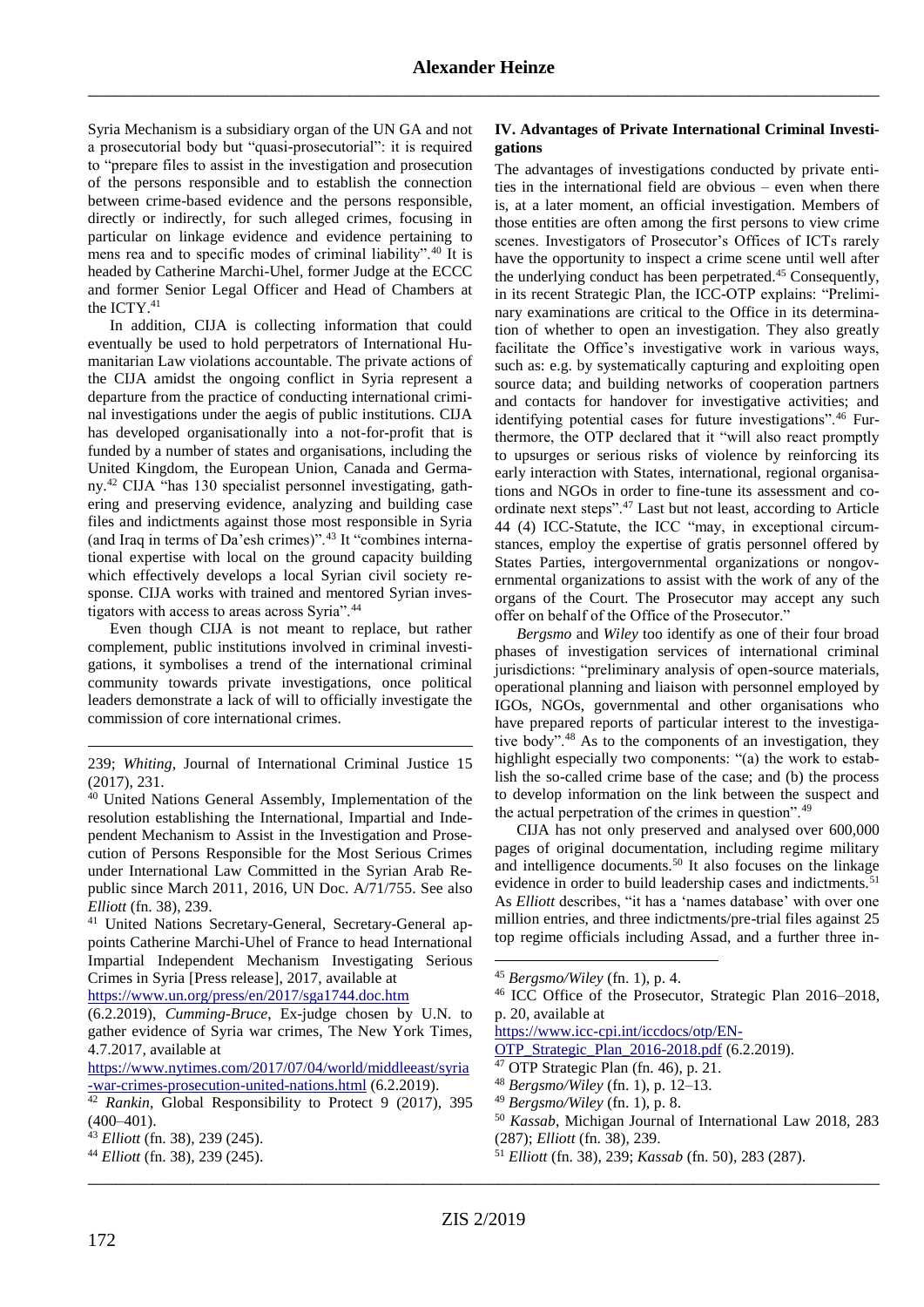dictment/case files against over 35 Da'esh operatives in Syria and Iraq". Nevertheless, CIJA's purpose is to assist national and international prosecutions.<sup>52</sup> This assistance proved to be quite effective in Germany: As the weekly magazine Der Spiegel reported on 8 June 2018, the German Federal Prosecutor issued an internationalised arrest warrant for Jamil Hassan, head of Syria's Air Force Intelligence Directorate on charges of war crimes and crimes against humanity.<sup>53</sup> Where an initial threshold of suspicion is met, and the case has some link to Germany, German authorities will open a "Strukturverfahren" or a background investigation. As the European Center for Constitutional and Human Rights describes, "[t]hese proceedings qualify as investigations as defined in the German Code of Criminal Procedure and can thus involve criminal justice mechanisms such as the hearing of witness testimony. They are comparable to 'situations' under scrutiny at the ICC. Over the course of these proceedings, individual suspects may be identified. Further investigations are then

<u>.</u>

<span id="page-4-0"></span>pursued against these suspects in separate proceedings".<sup>54</sup> While early Strukturverfahren focused – inter alia – on Rwanda and Congo, it is now to a great extend Syria and Iraq.<sup>55</sup> The evidence for these investigations seems to be partly provided by CIJA, as Der Spiegel suggests.<sup>56</sup> In addition, an earlier call for an international criminal trial in Germany was made in November 2016, when six German lawyers filed a criminal complaint against the Syrian President Bashar al-Assad for his involvement in the commission of war crimes and crimes against humanity between 26 April and 19 November 2016 in the Syrian town of Aleppo.<sup>57</sup> The evidence was mainly collected by NGOs such as Amnesty International, Human Rights Watch and Physicians for Human Rights. A reporter of the weekly magazine Die Zeit argues that Germany is the appropriate place to hold a trial against Assad, since the country has accepted over half a million Syrian refugees within the last six years, the highest number in Europe.<sup>58</sup> These refugees could be used as potential witnesses.<sup>59</sup> As to the quality of CIJA's work, Rapp, who led the prosecutions at the ICTR and in Sierra Leone, claimed that CIJA's documentation was "much richer than anything I've seen, and anything I've prosecuted in this area".<sup>60</sup>

### **V. Challenges for Private International Criminal Investigators**

If investigations by non-state entities are so effective, especially in times where there is a lack of political will to end impunity, why then has this model not become a success story much earlier? In national jurisdictions, private investigations are nothing unusual. In Britain the rudiments of the private investigation industry "lay in the thief takers and bounty hunters that preceded and continued after the establishment of the new police in 1829".<sup>61</sup> In fact, private investi-

\_\_\_\_\_\_\_\_\_\_\_\_\_\_\_\_\_\_\_\_\_\_\_\_\_\_\_\_\_\_\_\_\_\_\_\_\_\_\_\_\_\_\_\_\_\_\_\_\_\_\_\_\_\_\_\_\_\_\_\_\_\_\_\_\_\_\_\_\_\_\_\_\_\_\_\_\_\_\_\_\_\_\_\_\_

<span id="page-4-1"></span><u>.</u>

<sup>52</sup> See *Engels*, Written Testimony before the Commission on Security and Cooperation in Europe, 22.9.2016, available at [https://chrissmith.house.gov/uploadedfiles/1\\_chris\\_engels\\_te](https://chrissmith.house.gov/uploadedfiles/1_chris_engels_testimony.pdf) [stimony.pdf](https://chrissmith.house.gov/uploadedfiles/1_chris_engels_testimony.pdf) (15.2.2019); *Elliott* (fn. [38\)](#page-2-1), 239.

<sup>53</sup> See *Diehl/Reuter/Schmid*, Der Spiegel, 9.6.2018, p. 40–42; *Burghardt*, Völkerrechtsblog, 11.6.2018, available at [http://voelkerrechtsblog.org/endlich-erster-haftbefehl-gegen-](http://voelkerrechtsblog.org/endlich-erster-haftbefehl-gegen-einen-ranghohen-vertreter-des-syrischen-assad-regimes/)

[einen-ranghohen-vertreter-des-syrischen-assad-regimes/](http://voelkerrechtsblog.org/endlich-erster-haftbefehl-gegen-einen-ranghohen-vertreter-des-syrischen-assad-regimes/)

<sup>(6.2.2019).</sup> On 7.2.2019, the investigative judge of the German Federal Court of Justice issued arrest warrants against two former secret service officers from the Syrian government, since they were strongly suspected of having carried out or aided torture and crimes against humanity, see the Press Statement of the German Federal Prosecutor of 13.2.2019, available at

[http://www.generalbundesanwalt.de/de/showpress.php?newsi](http://www.generalbundesanwalt.de/de/showpress.php?newsid=819) [d=819](http://www.generalbundesanwalt.de/de/showpress.php?newsid=819) (16.2.2019). The jurisdiction of the investigative judge of the German Federal Court of Justice follows from the Courts Constitution Act (Gerichtsverfassungsgesetz), §§ 142a (1) cl. 1, 120 (2) cl. 1 No. 1, 74a (1) No. 2, English translation available at

[https://www.gesetze-im-internet.de/englisch\\_gvg/index.html](https://www.gesetze-im-internet.de/englisch_gvg/index.html)

<sup>(16.2.2019).</sup> The "strong suspicion"-degree for arrest warrants follows from § 112 (1) cl. 1 of the German Code of Criminal Procedure, English translation available at [https://www.gesetze-im-](https://www.gesetze-im-internet.de/englisch_stpo/englisch_stpo.html#p0865)

[internet.de/englisch\\_stpo/englisch\\_stpo.html#p0865](https://www.gesetze-im-internet.de/englisch_stpo/englisch_stpo.html#p0865)

<sup>(16.2.2019).</sup> On 12.2.2019, the German Federal Prosecutor – through officers of the Federal Criminal Police Office (Bundeskriminalamt) – arrested the two suspects in Berlin and Zweibrücken, see *Diehl/Reuter/Schmid*, Der Spiegel, 16.2. 2019, p. 38-40. As a result of the creation of a French-German Joint Investigation Team, another Syrian alleged to have worked for the secret service was arrested by Parisian prosecutors. This is the first time western criminal prosecutors have arrested alleged torturers working for Bashar al-Assad.

<sup>54</sup> European Center for Constitutional and Human Rights, Universal Jurisdiction in Germany? – The Congo War Crimes Trial: First Case under the Code of Crimes against International Law, 8.6.2016, p. 7, available at

[https://www.ecchr.eu/fileadmin/Juristische\\_Dokumente/Repo](https://www.ecchr.eu/fileadmin/Juristische_Dokumente/Report_Executive_Summary_FDLR_EN.pdf) [rt\\_Executive\\_Summary\\_FDLR\\_EN.pdf](https://www.ecchr.eu/fileadmin/Juristische_Dokumente/Report_Executive_Summary_FDLR_EN.pdf) (15.2.2019).

<sup>55</sup> Cf. *Ritscher*, ZIS 2016, 807 (807 f.); *Ambos*, Internationales Strafrecht, 5<sup>th</sup> ed. 2018, § 6 para. 40.

<sup>56</sup> *Diehl/Reuter/Schmid*, Der Spiegel, 9.6.2018, p. 41. CIJA also provided documentary evidence against one of the two former secret service officers from the Syrian government who were arrested by German authorities on 12.2.2019 (fn. 53).

<sup>57</sup> Reported in *Helberg*, Zeit Online, 28.11.2016, available at [http://www.zeit.de/politik/ausland/2016-11/baschar-al-assad](http://www.zeit.de/politik/ausland/2016-11/baschar-al-assad-syrien-kriegsverbrechen-anklage)[syrien-kriegsverbrechen-anklage](http://www.zeit.de/politik/ausland/2016-11/baschar-al-assad-syrien-kriegsverbrechen-anklage) (6.2.2019).

<sup>58</sup> *Helberg* (fn. [57\)](#page-4-0).

<sup>59</sup> *Helberg* (fn. [57\)](#page-4-0).

<sup>60</sup> *Taub*, The New Yorker, 31.8.2016, available at

[https://www.newyorker.com/news/news-desk/does-anyone](https://www.newyorker.com/news/news-desk/does-anyone-in-syria-fear-international-law)[in-syria-fear-international-law](https://www.newyorker.com/news/news-desk/does-anyone-in-syria-fear-international-law) (6.2.2019). See also *Kassab* (fn. [50\)](#page-3-1), 283 (289).

<sup>61</sup> *Johnston*, in: Newburn/Williamson/Wright (ed.), Handbook of Criminal Investigation, 2007, p. 277 (278).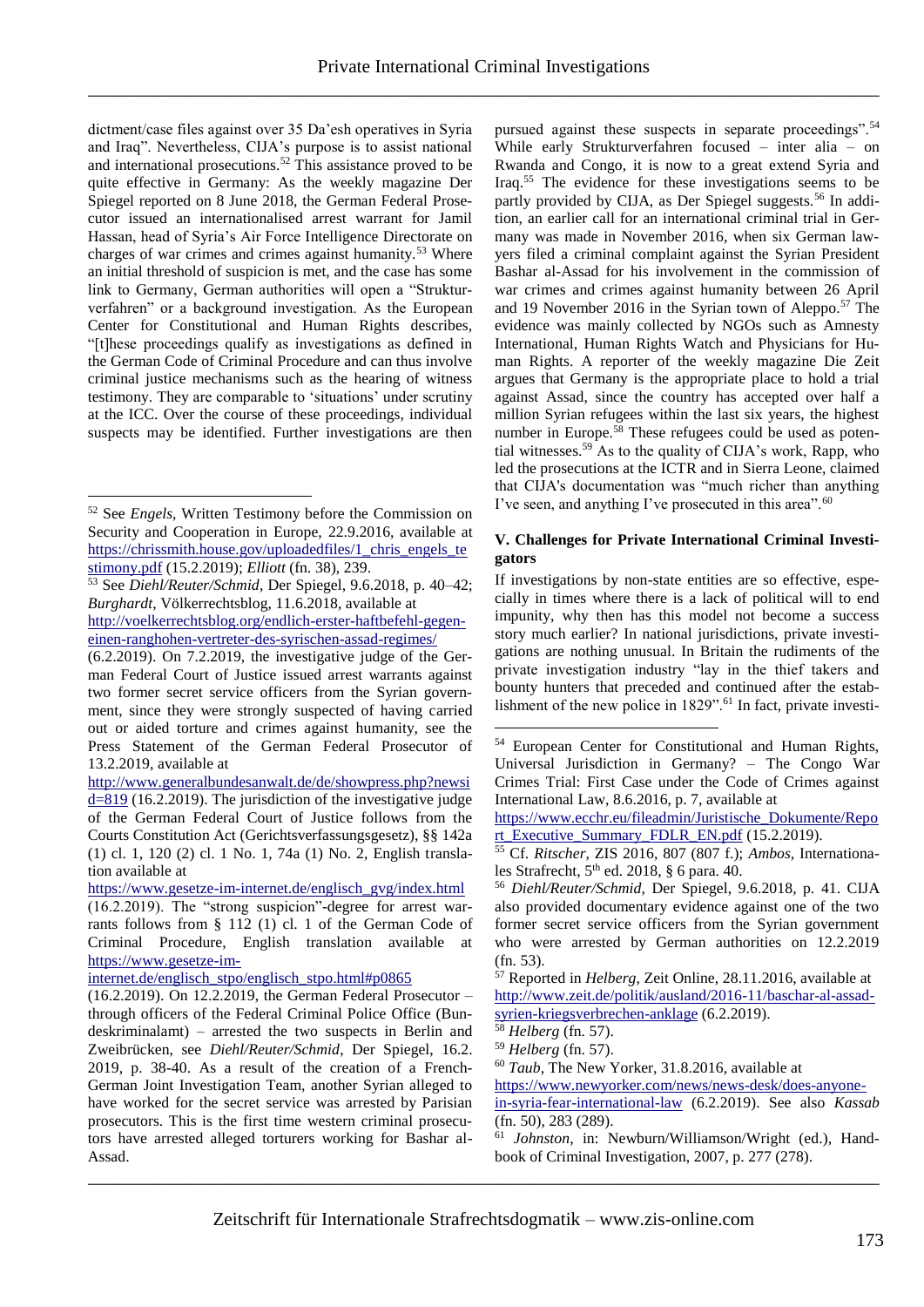<span id="page-5-0"></span>gators in Britain "provided the only form of post-incident intervention in the policing of crime".<sup>62</sup> The beginning of private investigations in the USA was marked by Allan Pinkerton's establishment of the Pinkerton National Detective Agency in 1850.<sup>63</sup> Interestingly, the agency operated within the security framework of the state.<sup>64</sup> Many of the personnel in the US Justice Department's "detection unit" in its early days were originally trained Pinkerton detectives.<sup>65</sup> In fact, Pinkerton executives took up senior public police positions, and there always was vital exchange of information between the agency and public organisations.<sup>66</sup> *Johnston* generally observes a "division of labour" in the USA between state police forces and private investigators.<sup>67</sup> This division of labour has even increased after the terrorist attacks on 11 September 2001 in New York and Washington and the ensuing counter-terrorist demands in the US.<sup>68</sup> In Britain, *Gill* and *Hart* revealed that "some 80% of private investigators are retired or former public police officers".<sup>69</sup> In Germany, private investigations were the norm in old-germanic procedure of the 12th century, which was basically a two-partysystem.<sup>70</sup> Even in the Roman criminal process, it was the citizen who brought charges and investigated.<sup>71</sup> This, of course, changed with the introduction of the inquisitorial system. But even the criminal process of the "Constitutio Criminalis Carolina" from 1532 incorporated the accusatorial party system with private investigations.<sup>72</sup> Today, Germany  $$ as other legal systems do – still provides for the possibility of private prosecutions.<sup>73</sup> This means that the aggrieved party

<span id="page-5-2"></span>1

<span id="page-5-1"></span>may either prosecute minor offences without the mandatory participation of the public prosecutor<sup>74</sup> or participate as a kind of auxiliary (second) prosecutor with full procedural rights.<sup>75</sup> In Germany, private investigations are explicitly provided for in the German Code of Criminal Procedure (Strafprozessordnung, StPO). Apart from the private prosecution (§ 374 et seq. StPO) and the accessory prosecution (§§ 395 et seq. StPO), there's the application for the production of evidence (§§ 166, 219, 244 et seq. StPO), just to mention a few.<sup>76</sup>

Nevertheless, private investigations create certain conceptual and practical problems. These problems reach a new dimension on the international level, when there is an alleged commission of core international crimes.

#### *1. Definition*

<u>.</u>

<span id="page-5-3"></span>The first problem is one of definition: What is a private investigator? The term "investigator" has roots in the latin noun "vestigium", meaning "sole of the foot", "footprint" or, more figuratively, "something lost" or "that has passed before".<sup>77</sup> *Gill* and *Hart* therefore conclude: An investigator is "someone who "tracks" or "traces out" something that is missing; something that has occurred, or something that was or is known by someone but remains hidden'; and a private investigator is someone who 'either runs or is employed by a business which provides investigative services for a fee".<sup>78</sup> An even broader definition seems to be employed by *Bockemühl*, who implicitly defines "private investigation" as every investigation not conducted by the prosecution.<sup>79</sup> Thus, these broad definitions are subject to all sorts of qualifications and refinements. *Prenzler* uses "private investigators", "inquiry

prosecutions, see *Kennedy*, Hastings Constitutional Law Quarterly 24 (1996), 665.

<sup>74</sup> E.g. in *Roxin/Schünemann*, Strafverfahrensrecht, 29<sup>th</sup> ed. 2017, § 63; in Spain, see *Borja de Quiroga*, Tratado de Derecho Procesal Penal, 3rd ed. 2009, p. 788 et seq.; in England and Wales the private prosecution is not limited to minor offences. According to section 6 (2) of the Prosecution of Offences Act 1985 the public prosecutor is allowed to take over the conduct of any criminal proceedings and thereafter to discontinue it, see *Hungerford-Welch*, Criminal Procedure and Sentencing,  $7<sup>th</sup>$  ed. 2009, p. 134 et seq.

<sup>75</sup> E.g. in Poland, Germany, Spain; see *Thaman*, Electronic Journal of Comparative Law 11.3 (2007), 4.

<sup>76</sup> *Eckhardt*, Private Ermittlungsbeiträge im Rahmen der staatlichen Strafverfolgung, 2009, p. 7–8.

<sup>77</sup> *Gill/Hart*, British Journal of Criminology 37 (1997), 549 (550 with fn. 1).

<sup>78</sup> *Gill/Hart* (fn. [77\)](#page-5-3), 549 (550 with fn. 1).

<sup>79</sup> *Bockemühl*, Private Ermittlungen im Strafprozess, 1996, p. 15 et seq., reviewed by *Klip*, European Journal of Crime, Criminal Law and Criminal Justice 6 (1998), 82 (83). This broad definition would thus include so-called "private policing" (see, e.g., *Rappaport*, Columbia Law Review 118 [2018], 2251 [2254]; *Simmons*, Wake Forest Law Review 42 [2007], 911 [919-924]; *Sklansky*, UCLA Law Review 46 [1999], 1165).

<sup>62</sup> *Gill/Hart*, European Journal on Criminal Policy and Research 7 (1999), 245 (247–248).

<sup>63</sup> *Churchill*, The New Centennial Review 4 (2004), 1 (3); *Johnston* (fn. [61\)](#page-4-1), 278.

<sup>64</sup> *Johnston* (fn. [61\)](#page-4-1), 279.

<sup>65</sup> *Churchill* (fn. [63\)](#page-5-0), 1 (45).

<sup>66</sup> *Johnston* (fn. [61\)](#page-4-1), 279.

<sup>67</sup> *Bayley/Shearing*, The New Structure of Policing: Description, Conceptualization and Research Agenda, 2001, p. 19; *Johnston* (fn. [61\)](#page-4-1), 279; *Aas*, Globalisation & Crime, 2007, p. 139.

<sup>68</sup> *Johnston* (fn. [61\)](#page-4-1), 292.

<sup>69</sup> *Gill/Hart* (fn. [62\)](#page-5-1), 245 (249).

<sup>70</sup> See in more detail *Dezza*, Geschichte des Strafprozessrechts in der Frühen Neuzeit, 2017, p. 122; *Geppert*, Der Grundsatz der Unmittelbarkeit im deutschen Strafverfahren, 1979, p. 8.

<sup>71</sup> *Dezza* (fn. [70\)](#page-5-2), p. 4, 17 et seq.; *Geppert* (fn. [70\)](#page-5-2), p. 9–11; *Geppert*, Jura 2015, 143 (144).

<sup>72</sup> *Bechtel*, ZJS 2018, 20 (25); *Geppert* (Fn. [70\)](#page-5-2), p. 15–19; *Geppert*, Jura 2015, 143 (150).

<sup>73</sup> §§ 374 et seq. German Code of Criminal Procedure. In the USA, it is generally not possible for private citizens to initiate criminal prosecutions (Linda R.S. v. Richard D., 410 U.S. 614 [1973]; Smith v. Kreiger, 389 Fed. Appx. 789 [10th Cir. 2010]). In several states, however, the prosecutors' offices accept – and even solicit – contributions from the private sector for a variety of purposes, including financing certain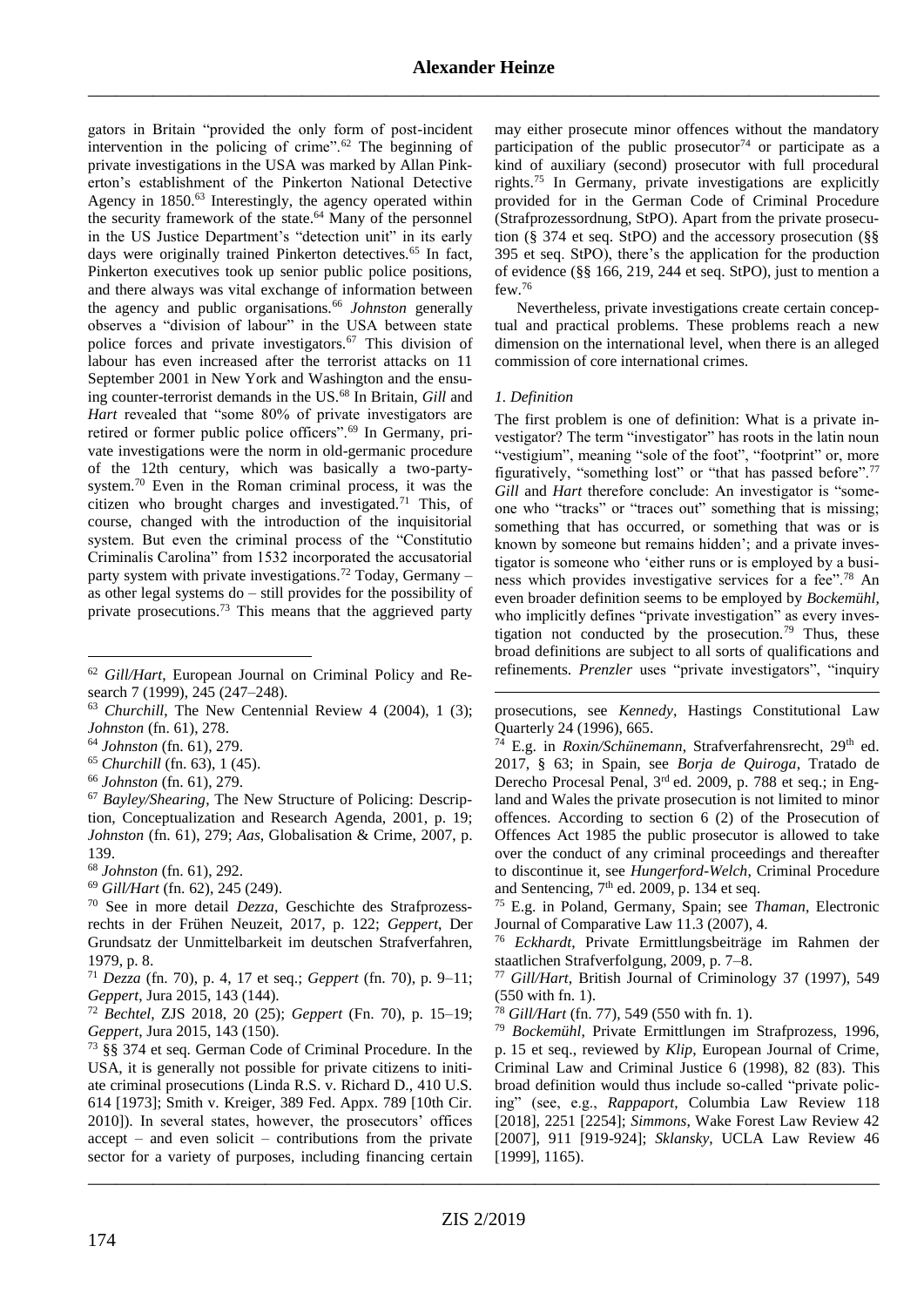agents" and "private agents" interchangeably.<sup>80</sup> In his view, "[t]he term 'private investigator' has both generic and specific legal definitions. In its broadest terms, it relates to any person who conducts enquiries for a customer or employer. This may include serving summonses after locating a person, as well as repossessing property".<sup>81</sup> *Button* blames the diversity of the branch for the impossibility to define private investigators: "[T]here are other occupations that compete with and undertake similar activities".<sup>82</sup> Fraud investigations, for instance, can be conducted by private investigators but also by "accountants" and "specialised forensic accountants".<sup>83</sup> Who can tell the difference between an accountant and a private detective after having watched "The Accountant", starring Ben Affleck, a movie about the forensic accountant Christian Wolff, who – living with a high functioning form of autism – discovers that 61 million dollars have been embezzled from the company who hired him. Investigative journalists and solicitors are also performing acts that could be assigned to a private investigator.<sup>84</sup> The list of those resembling activities (store detectives, solicitors and even psychics) is long.<sup>85</sup> *George* and *Button* therefore use a more complex definition, reproduced by *Johnston*: Private investigators are "[i]ndividuals (whether in house or contract) and firms (other than public enforcement bodies) who offer services related to the obtaining, selling or supplying of any information relating to the identity, conduct, movements, whereabouts, associations, transactions or character of any person, groups of persons or association, or of any other type of organization".<sup>86</sup> The narrowest definition would reduce private investigators to "work either for the victim or for the defendant or his attorney in criminal proceedings".<sup>87</sup> Or slightly broader the definition of *Dörmann*: "Usually, private investigators working in the criminal justice field do so on behalf of the defence, checking the accuracy of police evidence and looking for witnesses who might undermine the case for the prosecution. By contrast, criminal investigations for private companies usually aim to establish the causes of loss and of any guilt associated with such loss".<sup>88</sup>

<span id="page-6-5"></span>The difficulty to define the term "private investigator" or "private investigations" is increased on the international

[http://www.criminologyresearchcouncil.gov.au/reports/prenzl](http://www.criminologyresearchcouncil.gov.au/reports/prenzler.pdf) [er.pdf](http://www.criminologyresearchcouncil.gov.au/reports/prenzler.pdf) (6.2.2019); see also *Prenzler*, in: Hucklesby/Lister (eds.), The Private Sector and Criminal Justice, 2018, p. 97.

- <sup>82</sup> *Button*, International Journal of the Sociology of Law 26 (1998), 1 (2).
- <sup>83</sup> *Button* (fn. [82\)](#page-6-1), 1 (2).

<u>.</u>

- <sup>84</sup> *Button* (fn. [82\)](#page-6-1), 1 (2).
- <sup>85</sup> *Button* (fn. [82\)](#page-6-1), 1 (2).
- <sup>86</sup> *George/Button*, Private Security 1 (2000), p. 88.
- <sup>87</sup> *McMahon*, Practical Handbook for Private Investigators, 2001, p. 22.
- <sup>88</sup> *Johnston* (fn. [61\)](#page-4-1), p. 285.

<span id="page-6-1"></span><span id="page-6-0"></span>level. Here, too, many actors do the work of investigators, such as journalists or the media in general. Take, for instance, the "Group Caesar", the code name of a former Syrian military photographer who brought over 50,000 photographs out of the country, 28,000 of which show detainees in Syrian prisons killed by torture, outright execution, disease, malnutrition or other ill-treatment.<sup>89</sup> But even when the term "private investigator" is narrowed down to IGOs or NGOs, the nature of these organisations is often unclear. Thus, any definition would be arbitrary.<sup>90</sup> The only suggestion I would make is to dispense with the term "private", since it is too broad and seems to be rather occupied by a domestic understanding. I also recommend avoiding the term "human rights", since agencies such as CIJA do investigative work without human rights monitoring. The best term to use would therefore be Third Party Investigations, which goes back to *Bergsmo's* and *Wiley's* description of personnel "not serving with a belligerent party".<sup>91</sup>

#### *2. Ethics*

<span id="page-6-4"></span><span id="page-6-3"></span>A second problem is the one of ethics. Lawyers are expected to abide by laws, professional rules, and informal professional norms, and in many jurisdictions, they are also required to abide by a professional code of conduct.<sup>92</sup> Professional legal ethics involve a recognition that lawyers are often confronted with ethical dilemmas. Criminal lawyers in particular face "conflicting values, aims and interests".<sup>93</sup> They are expected, however, to separate the "morality in their representation" from the "morality of the client's cause".<sup>94</sup> A criminal lawyer is expected to vigorously argue for her side of the case, whether as a defence lawyer or a prosecution lawyer, and whether or not she thinks that she in fact has the most compelling argument. But this vigour remains limited by ethical constraints, such as the moral requirement to respect the dignity of all persons involved in a criminal trial, and the moral prohibition on lying to advance a client's interests. While a defence lawyer may have little control over criminal justice proceedings other than determining how best to advocate for his client, a prosecutor has additional ethical obligations due to her ability to select defendants for trial and determine the scope of the criminal justice process.<sup>95</sup>

- <sup>91</sup> *Bergsmo/Wiley* (fn. [1\)](#page-0-0), p. 12.
- <sup>92</sup> See *Nicolson*, Legal Studies 25 (2005), 601.
- <sup>93</sup> *Young/Sanders*, Legal Ethics 7 (2004), 190.
- <sup>94</sup> *Luban*, Legal Ethics and Human Dignity, 2007, p. 20.

\_\_\_\_\_\_\_\_\_\_\_\_\_\_\_\_\_\_\_\_\_\_\_\_\_\_\_\_\_\_\_\_\_\_\_\_\_\_\_\_\_\_\_\_\_\_\_\_\_\_\_\_\_\_\_\_\_\_\_\_\_\_\_\_\_\_\_\_\_\_\_\_\_\_\_\_\_\_\_\_\_\_\_\_\_

<sup>80</sup> *Prenzler*, Private Investigators in Australia: Work, Law, Ethics and Regulation. Report to the Criminology Research Council, 2001, p. 5, available at

<sup>81</sup> *Prenzler* (fn. [80](#page-6-0) – 2001), p. 7. See also *Johnston* (fn. [61\)](#page-4-1), p. 278.

<span id="page-6-2"></span><sup>89</sup> *Afshar*, The Guardian, 27.8.2018, available at [https://www.theguardian.com/commentisfree/2018/aug/27/as](https://www.theguardian.com/commentisfree/2018/aug/27/assad-syria-atrocities-regime-photographed-murdered) [sad-syria-atrocities-regime-photographed-murdered](https://www.theguardian.com/commentisfree/2018/aug/27/assad-syria-atrocities-regime-photographed-murdered)

<sup>(6.2.2019).</sup> The photographs presented an important basis for the evidence against the two former secret service officers from the Syrian government who were arrested by the German Federal Prosecutor on 12.2.2019 (fn. 53).

<sup>90</sup> In the same vein for the national level *Johnston* (fn. [61\)](#page-4-1), p. 278.

<sup>&</sup>lt;sup>95</sup> This of course applies more to the criminal justice process in the legal tradition of the Common Law than to a Civil Law criminal process, cf*. Heinze*, International Criminal Proce-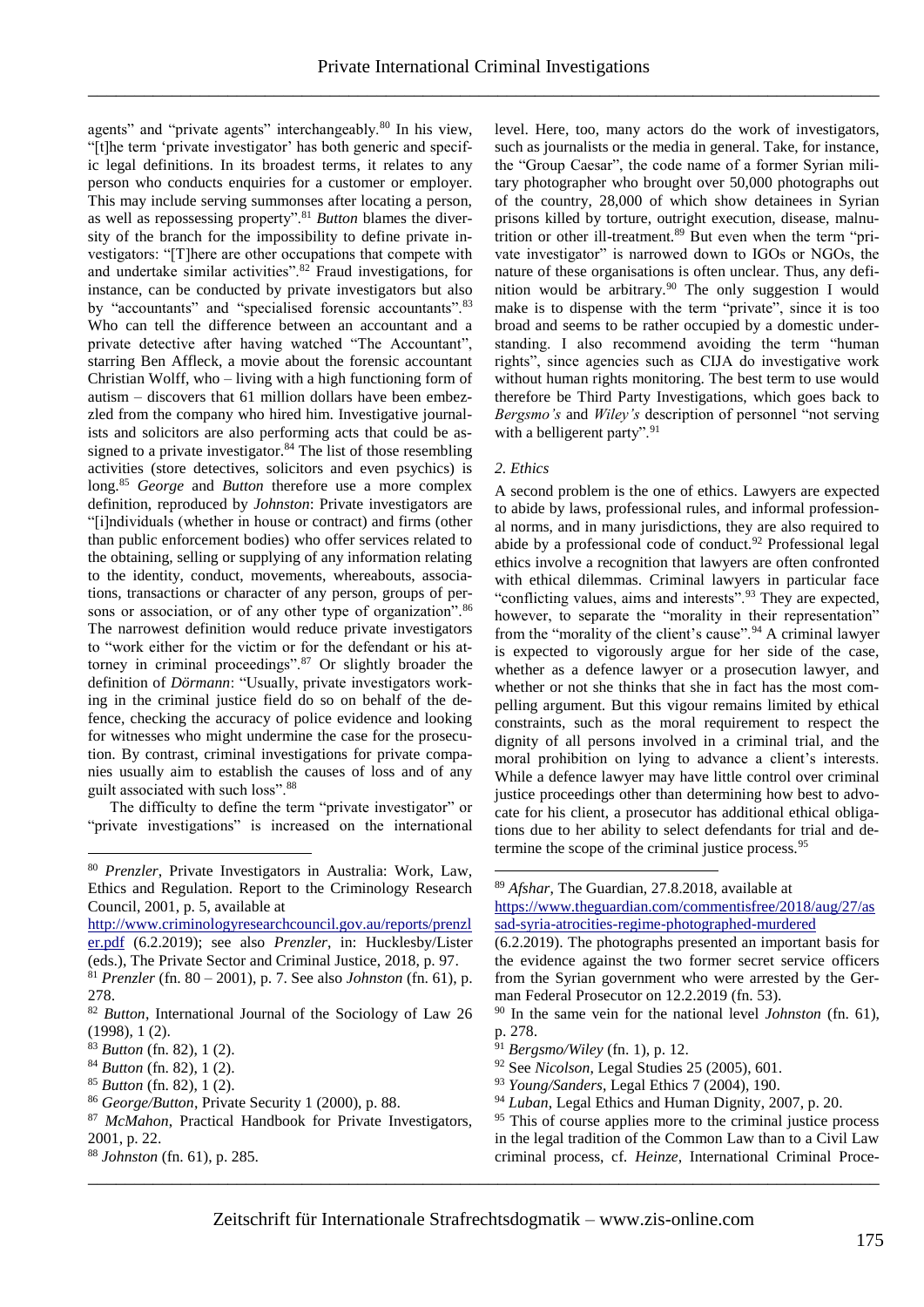The normative foundations of prosecutorial ethics consist of two main concepts: a prosecutor's general duty to seek justice,<sup>96</sup> and the moral theories that inform the corresponding, specific ethical obligations of the prosecutor. In both adversarial and inquisitorial systems of law,<sup>97</sup> regardless of other specific duties, the prosecutor is expected to seek justice.<sup>98</sup> While the particular features of what constitutes justice vary between, and sometimes within, criminal legal systems, it is always tied to the concept of fairness.<sup>99</sup>

Especially deontological constraints are well suited to play the primary role in shaping prosecutorial ethics and promoting fair trials. *Danner* has argued that prosecutorial decisions will be both actually legitimate and perceived as such if they are taken in a principled, reasoned, and impartial manner.<sup>100</sup> The ICC's OTP has adopted this approach in several policy papers. The duty to treat every individual as an end in herself and thus apply the same rules without bias or

<span id="page-7-0"></span>dure and Disclosure, 2014, p. 107 et seq. See also *Heinze/Fyfe*, in Bergsmo/Stahn (eds.), Quality Control in Preliminary Examination, Vol. 2, 2018, p. 1 (5–6).

<sup>96</sup> See *Zacharias*, Vanderbilt Law Review 44 (1991), 45 et seq.

 $97$  About the meaning of terms "inquisitorial" and "adversarial" in more detail *Heinze* (fn. [95\)](#page-6-2), p. 117 et seq.; *Ambos/Heinze*, in: Bergsmo (ed.), Abbreviated Criminal Procedures for Core International Crimes, 2017, p. 27, 28 et seq*.*

<sup>98</sup> *Boyne*, The German Prosecution Service, 2014, p. 5 ("[P]rosecutors possess an ethical obligation to pursue justice"). The fact that the search for truth in inquisitorial systems is a constitutive feature (*Heinze* [fn. [95\]](#page-6-2), p. 107) does not render justice as an ethical obligation of the prosecutor less relevant. In inquisitorial systems too truth is a means to the end of justice, as Karl Peters famously pointed out in his seminal work about the German criminal process (*Peters*, Strafprozeß, 1985, p. 82 ["Das Strafverfahren kann das Ziel der Gerechtigkeit nur erreichen, wenn es die Wahrheit findet"].) In the same vein *Kubicek*, Adversarial Justice: America's Court System on Trial, 2006, p. 37, with further references. See also *Ingraham*, The Structure of Criminal Procedure, 1987, p. 13.

<sup>99</sup> See, e.g., ICC (Trial Chamber), Judgment on the Appeal of Mr. Thomas Lubanga Dyilo against the Decision on the Defence Challenge to the Jurisdiction of the Court pursuant to article 19 (2) (a) of the Statute of 3 October 2006 of 14.12.2006 – ICC-01/04-01/06-772 (The Prosecutor v. Thomas Lubanga Dyilo), para. 37: "Where fair trial becomes impossible because of breaches of the fundamental rights of the suspect or the accused by his/her accusers, it would be a contradiction in terms to put the person on trial. Justice could not be done. A fair trial is the only means to do justice. If no fair trial can be held, the object of the judicial process is frustrated and the process must be stopped". See also *Namakula*, International Criminal Law Review 17 (2017), p. 935, 936. About the meaning of fairness in that context *Heinze/Fyfe* (fn. [95\)](#page-6-2), p. 6–8.

<sup>100</sup> *Danner*, The American Journal of International Law, 2003, p. 536–537.

concern about outcomes lends itself to ensuring procedural fairness. The prosecutor is constrained by "rules which apply in an all-or-nothing, categorical manner without reference to the particular context or consequences of the prohibited or required behaviour".<sup>101</sup> The impartiality demanded by deontological constraints applies "separately to every relation between persons", which means that no one's rights may be violated, even if the violation could be "offset by benefits that arise elsewhere" in the justice system.<sup>102</sup>

This is not the place to go too deep into the matter of prosecutorial ethics, I have done this elsewhere with *Shannon Fyfe*. One aspect of the procedural fairness mentioned above is that staff employed by international criminal jurisdictions are ethically bound to search for inculpatory as well as exculpatory evidence from the start of an inquiry.<sup>103</sup> It is doubtful whether staff employed by CIJA abides by the same ethical obligations. This does not mean that NGOs or IGOs can never be trusted to comply with certain ethical obligations. In fact, human rights organisations are more concerned with issues of monitoring and protection through advocacy.<sup>104</sup> The problem are indeed entities such as CIJA who do mainly investigatory work and have donors at the same time. Here, concerns about the substantive outcomes of investigations and criminal trials, the overall performance or record of an investigator/prosecutor, or the social and political impacts of criminal trials will likely involve more consequentialist considerations.<sup>105</sup>

This is most visible at the national level. In meeting the needs of their clients, private investigators pursue instrumental ends.<sup>106</sup> As *Johnston* describes, "[u]nlike police detectives, who collect evidence for constructing cases within a system of public justice, private investigators aim only to minimize the economic, social or personal losses of their clients. Instrumentalism is driven by a proactive, risk-based mentality, the object of which is to anticipate, recognize and appraise risks and, having done so, to initiate actions that will help to minimize their impact on clients".<sup>107</sup> *Prenzler* in his previously mentioned study found that "the large majority [of interviewees] also felt that anecdotal reports of misconduct were of sufficient gravity to justify greater control and scrutiny of the industry by government".<sup>108</sup> The investigators he interviewed particularly nominated "privacy as the area where their profession posed the greatest danger to the public".<sup>109</sup> Privacy is especially problematic in the case of social media evidence. Take, for instance, the investigations in

1

<sup>101</sup> *Nicolson* (fn. [92\)](#page-6-3), 606.

<sup>102</sup> *Markovits*, A Modern Legal Ethics: Adversary Advocacy in a Democratic Age, 2010, p. 7.

<sup>103</sup> *Bergsmo/Wiley* (fn. [1\)](#page-0-0), p. 2.

<sup>104</sup> *Bergsmo/Wiley* (fn. [1\)](#page-0-0), p. 2.

<sup>105</sup> *Mégret*, Leuven Centre for Global Governance Studies*,*  Working Paper No. 18, 2008, p. 8; *Stahn*, A Critical Introduction to International Criminal Law, 2018, p. 353.

<sup>106</sup> *Johnston* (fn. [61\)](#page-4-1), p. 280.

<sup>107</sup> *Johnston* (fn. [61\)](#page-4-1), p. 280.

<sup>108</sup> *Prenzler* (fn[. 80\)](#page-6-0), p. 6.

\_\_\_\_\_\_\_\_\_\_\_\_\_\_\_\_\_\_\_\_\_\_\_\_\_\_\_\_\_\_\_\_\_\_\_\_\_\_\_\_\_\_\_\_\_\_\_\_\_\_\_\_\_\_\_\_\_\_\_\_\_\_\_\_\_\_\_\_\_\_\_\_\_\_\_\_\_\_\_\_\_\_\_\_\_ <sup>109</sup> *Prenzler* (fn[. 80\)](#page-6-0), p. 36.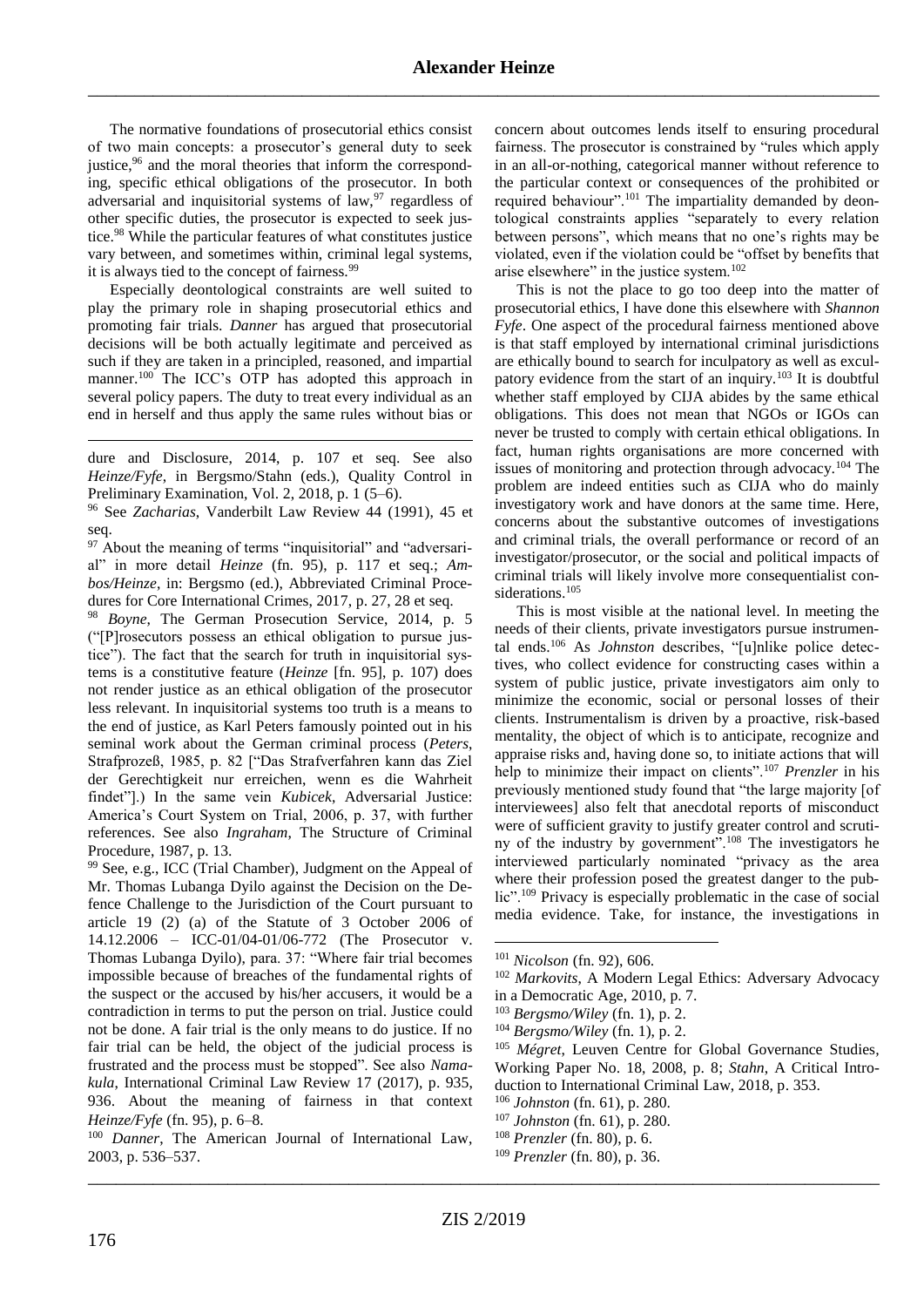Myanmar, where the Human Rights Council recently created another IIIM.<sup>110</sup> Human Rights Council resolution 34/22 mandated the Mission "to establish the facts and circumstances of the alleged recent human rights violations by military and security forces, and abuses, in Myanmar, in particular in Rakhine State, including but not limited to arbitrary detention, torture and inhuman treatment, rape and other forms of sexual violence, extrajudicial, summary or arbitrary killings, enforced disappearances, forced displacement and unlawful destruction of property, with a view to ensuring full accountability for perpetrators and justice for victims".<sup>111</sup> Apart from 875 in-depth-interviews the mission conducted,<sup>112</sup> it also emphasised the important role of social media information.<sup>113</sup> It reported, *inter alia*: "The Mission has seen a vast amount of hate speech across all types of platforms, including the print media, broadcasts, pamphlets, CD/DVDs, songs, webpages and social media accounts. For example, the Mission encountered over 150 online public social media accounts, pages and groups that have regularly spread messages amounting to hate speech against Muslims in general or Rohingya in particular".<sup>114</sup>

In another study, *Prenzler* and *King* reported that according to "one-third of the respondents, non-compliance [with ethical boundaries] was fairly widespread", while others felt that instances of non-compliance were rather isolated.<sup>115</sup> *Button* describes that "there are many examples of illegal and unethical behaviour. There have been many alleged and reported incidents of private investigators bugging premises,

[http://opiniojuris.org/2018/12/06/myanmars-ongoing](http://opiniojuris.org/2018/12/06/myanmars-ongoing-independent-mechanism-careful-planning-needed/)[independent-mechanism-careful-planning-needed/](http://opiniojuris.org/2018/12/06/myanmars-ongoing-independent-mechanism-careful-planning-needed/) (16.2.2019).

[https://www.icj.org/wp-content/uploads/2018/09/HRC39-](https://www.icj.org/wp-content/uploads/2018/09/HRC39-MyanmarFFM-FullReport-2018.pdf) [MyanmarFFM-FullReport-2018.pdf](https://www.icj.org/wp-content/uploads/2018/09/HRC39-MyanmarFFM-FullReport-2018.pdf) (6.2.2019).

<u>.</u>

breaking and entering, kidnapping or gaining confidential information from the police".<sup>116</sup>

As previously remarked, investigators are expected to separate the "morality in their representation" from the "morality of the client's cause".<sup>117</sup> This may lead to a moral dilemma when investigators who comply with ethical standards are asked by their clients to ignore these. *Gill* and *Hart* describe that "there is a demand for services that can only be considered to be of dubious legitimacy".<sup>118</sup> All investigators interviewed "could cite instances when clients, including members of the legal profession, had directly asked them to perform illegal or unethical actions. While some cited occasions when they had been asked to organise a serious offence, such as murder or serious assault, these most commonly included gaining unlawful access to confidential information, such as criminal records, medical histories and bank account details".<sup>119</sup>

<span id="page-8-0"></span>Similar ethical problems are expected on the international level. Leaders and members of NGOs have private interests, such as financial interests, the increase of group membership, personal career motivations, or simply personal relationships.<sup>120</sup> Entities such as CIJA investigate and collect material without the permission of the UNSC or an International Treaty Body.<sup>121</sup> Thus, the investigations undertaken by third parties have not only been applauded.<sup>122</sup> It comes as no surprise that tribunals often impose limits upon investigatory NGOs. For example, the ICTY's Office of the Prosecutor has cautioned NGOs not to conduct in-depth interviews with potential witnesses and have established strict guidelines for collecting evidence.<sup>123</sup>

Of course, it is emphasised that "CIJA adheres to international standards of ethical conduct and evidence management".<sup>124</sup> *Rankin*, however, paints a too optimistic picture when she remarks: "CIJA's objectives require an extraordinary degree of individual responsibility at all ranks of the organisation, for example many Syrian investigators share a personal responsibility to collect the material in an effort to establish the truth, and share a sense of public duty to investigate".<sup>125</sup>

- <sup>124</sup> *Rankin* (fn[. 42\)](#page-3-2), 395 (414).
- <sup>125</sup> *Rankin* (fn[. 42\)](#page-3-2), 395 (414).

\_\_\_\_\_\_\_\_\_\_\_\_\_\_\_\_\_\_\_\_\_\_\_\_\_\_\_\_\_\_\_\_\_\_\_\_\_\_\_\_\_\_\_\_\_\_\_\_\_\_\_\_\_\_\_\_\_\_\_\_\_\_\_\_\_\_\_\_\_\_\_\_\_\_\_\_\_\_\_\_\_\_\_\_\_

<sup>110</sup> [http://globaljusticecenter.net/press-center/press-](http://globaljusticecenter.net/press-center/press-releases/959-statement-on-the-creation-of-the-iiim-for-myanmar)

[releases/959-statement-on-the-creation-of-the-iiim-for](http://globaljusticecenter.net/press-center/press-releases/959-statement-on-the-creation-of-the-iiim-for-myanmar)[myanmar](http://globaljusticecenter.net/press-center/press-releases/959-statement-on-the-creation-of-the-iiim-for-myanmar) (6.2.2019);

<https://www.icj.org/hrc39-myanmarres/> (6.2.2019); *Abbott*, Opinio Juris, 6.12.2018, available at:

<sup>111</sup> Human Rights Council, Thirty-ninth session, 10–28 September 2018, Report of the detailed findings of the Independent International Fact-Finding Mission on Myanmar, A/HRC/39/CRP.2, 17.9.2018, para. 4,

 $112$  Human Rights Council (fn. [111\)](#page-8-0), para. 19.

<sup>113</sup> Human Rights Council (fn. [111\)](#page-8-0), para. 515, 744. See also *Irving*, Opinio Juris, 7 September 2018,

[http://opiniojuris.org/2018/09/07/the-role-of-social-media-is](http://opiniojuris.org/2018/09/07/the-role-of-social-media-is-significant-facebook-and-the-fact-finding-mission-on-myanmar/)[significant-facebook-and-the-fact-finding-mission-on](http://opiniojuris.org/2018/09/07/the-role-of-social-media-is-significant-facebook-and-the-fact-finding-mission-on-myanmar/)[myanmar/](http://opiniojuris.org/2018/09/07/the-role-of-social-media-is-significant-facebook-and-the-fact-finding-mission-on-myanmar/) (6.2.2019).

<sup>114</sup> Human Rights Council (fn. [111\)](#page-8-0), para. 1310.

<sup>&</sup>lt;sup>115</sup> *Prenzler/King*, Australian Institute of Criminology, August 2002, p. 5, available at

[https://research](https://research-repository.griffith.edu.au/bitstream/handle/10072/6539/20935.pdf?sequence=2)[reposito-](https://research-repository.griffith.edu.au/bitstream/handle/10072/6539/20935.pdf?sequence=2)

[ry.griffith.edu.au/bitstream/handle/10072/6539/20935.pdf?se](https://research-repository.griffith.edu.au/bitstream/handle/10072/6539/20935.pdf?sequence=2) [quence=2](https://research-repository.griffith.edu.au/bitstream/handle/10072/6539/20935.pdf?sequence=2) (6.2.2019).

<sup>116</sup> *Button* (fn. [82\)](#page-6-1), 1, 10. See also *Johnston* (fn. [61\)](#page-4-1).

<sup>117</sup> *Luban* (fn. [94\)](#page-6-4), p. 20.

<sup>118</sup> *Gill/Hart* (fn. [62\)](#page-5-1), 245 (255).

<sup>119</sup> *Gill/Hart* (fn. [62\)](#page-5-1), 245 (255). In a similar vein *Nemeth*, Private Security and the Law, 3rd ed. 2005, p. 67

<sup>120</sup> *Roach*, Governance, Order, and the International Criminal Court, 2009, p. 115.

<sup>121</sup> *Rankin* (fn[. 42\)](#page-3-2), 395 (414).

<sup>122</sup> Cheryl Hardcastle for instance, Windsor-Tecumseh Minister for Canadian Parliament, highlighted: "We do know in the international community that some people have criticized the privatizing of international criminal investigations", cited in *Rankin* (fn. [42\)](#page-3-2), 395 (405 with fn. 39).

<sup>123</sup> See *Danner* (fn. [100\)](#page-7-0), 510 (532); *Ellis* (fn. [5\)](#page-0-1), p. 156.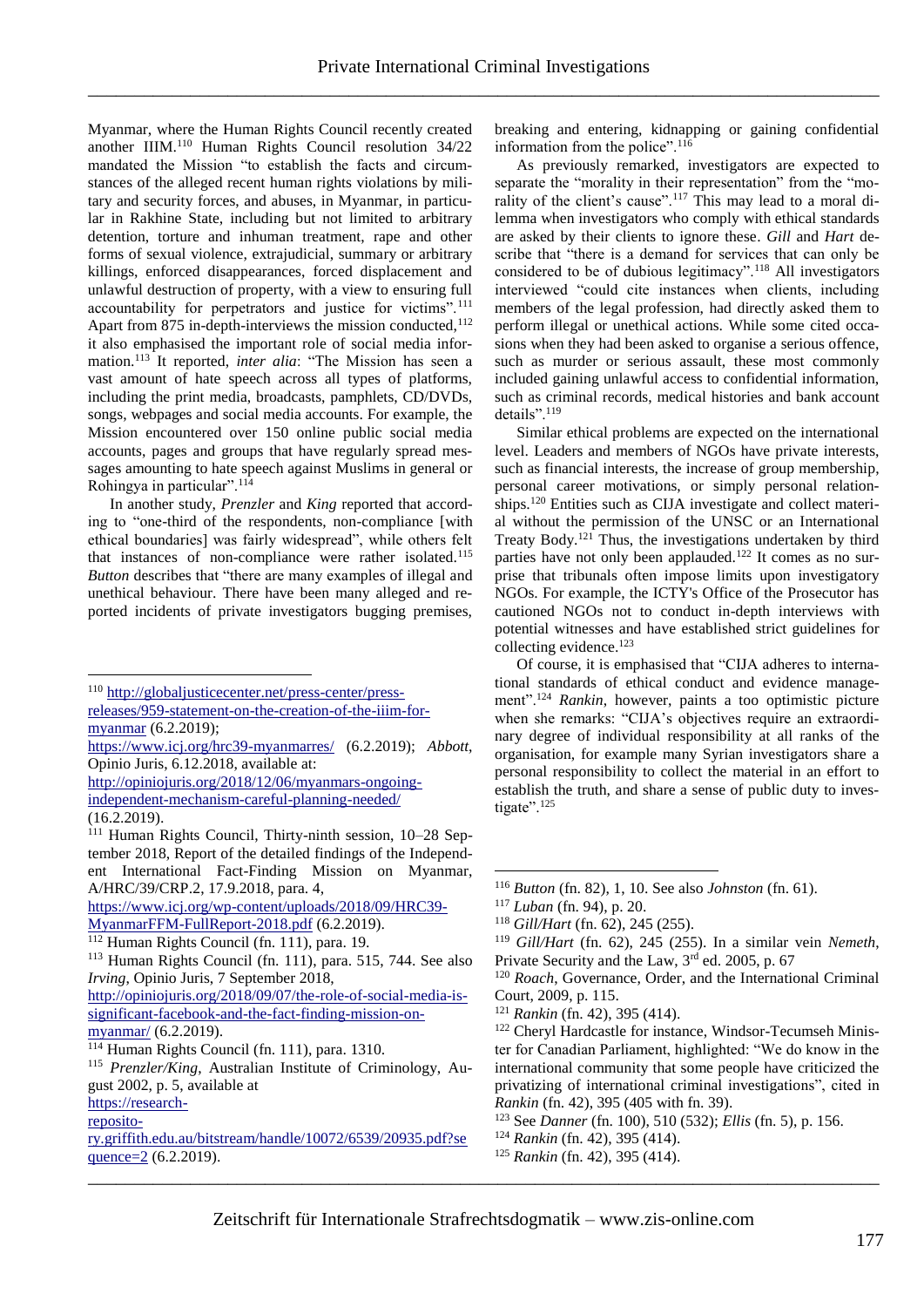<u>.</u>

### *3. Evidence and Disclosure*

The aim of a private investigator is to answer the questions who, what, when, where, how, and why.<sup>126</sup> Investigators – whether private or public – use observation, inquiry, examination, and experimentation to obtain evidence and factual information that can be used – if necessary – in court.<sup>127</sup> More concretely, a criminal investigation "is the systematic process of identifying, collecting, preserving, and evaluating information for the purpose of bringing a criminal offender to justice".<sup>128</sup> *McMahon* mentions the "three Is": information, interrogation, and instrumentation.<sup>129</sup> By applying the three Is, "the investigator gathers the facts that are necessary to establish the guilt or innocence of the accused in a criminal trial".<sup>130</sup> The private investigator is often the "last hope for many people"<sup>131</sup> and it is certainly fair to say the same applies to CIJA's investigations in Syria.

This is the reason why the information CIJA collects must be admissible in Court as evidence<sup>132</sup> – and exactly that is unclear.<sup>133</sup> For CIJA's material to be admissible, its work must satisfy international standards of an evidentiary nature.<sup>134</sup> Here, these "standards" might actually work in favour for CIJA in two ways: First, the evidence law of international criminal tribunals is governed by the principle of the free assessment of all evidence.<sup>135</sup> This means that Trial Cham-

- <sup>129</sup> *McMahon* (fn. [87\)](#page-6-5), p. 144.
- <sup>130</sup> *McMahon* (fn. [87\)](#page-6-5), p. 144.
- <sup>131</sup> *McMahon* (fn. [87\)](#page-6-5), p. 16.

<sup>132</sup> The term "evidence" must be distinguished from the more general terms "material" or "information". While "evidence" refers more narrowly to the forms of evidence legally prescribed and permitted, that is, "any species of proof legally presented at the trial of an issue, by the act of the parties and through the medium of witnesses, records, documents, concrete objects, and the like" (see *Garner*, Black's Law Dictionary, 10th ed. 2014, p. 673–674). See also *Ingram*, Criminal Evidence, 2009, p. 24. "Material" encompasses any information and does not in itself have to be admissible in evidence, see *Ambos*, Treatise on International Criminal Law, Vol. 3: International Criminal Procedure, 2016, p. 446–447.

<sup>133</sup> In a similar vein *Rankin* (fn. [42\)](#page-3-2), 395 (402).

<sup>134</sup> *Rankin* (fn. [42\)](#page-3-2), 395 (403). <sup>135</sup> *Ambos* (fn. [132\)](#page-9-0), p. 447. Cf. Rule 63 (2) ICC Rules of Procedure and Evidence (RPE) ("assess freely all evidence"); for the case law, e.g., see ICC (Appeals Chamber), Public Redacted Judgment on the appeals of Mr Jean-Pierre Bemba Gombo, Mr Aimé Kilolo Musamba, Mr Jean-Jacques Mangenda Kabongo, Mr Fidèle Babala Wandu and Mr Narcisse Arido against the decision of Trial Chamber VII entitled "Judgment pursuant to Article 74 of the Statute" of 8.3.2018 – ICC-01/05-01/13-2275-Red (Prosecutor v. Bemba et al*.*), para. 93, 554 ("'[d]eferring these assessments is also more consonant with" the right and duty to assess freely, according to Rule 63 (2) of the Rules, all evidence submitted"), 585, 591; previously ICC (Trial Chamber I), Decision on the ad<span id="page-9-1"></span>bers have "maximum flexibility"<sup>136</sup> and "broad discretion" when deciding on the admissibility.<sup>137</sup> The admissibility decision of the ICC, for instance, depends on the "relevance"<sup>138</sup> and "probative value"<sup>139</sup> of the evidence<sup>140</sup> and the

missibility of four documents of 13.6.2008 – ICC-01/04- 01/06-1399 (Prosecutor v. Lubanga), para. 24, 32; ICC (Trial Chamber V[A]), Public redacted version of Decision on the Prosecution's Application for Addition of Documents to Its List of Evidence of 3.9.2014 – ICC-01/09-01/11-1485-Red2 (Prosecutor v. Ruto and Sang), para. 28 ("The Prosecution notes that there is a principle that the Chamber should have the ability to freely assess the evidence before it rather than seek to limit the use of evidence at the outset"); ICC (Pre-Trial Chamber II), Decision on Prosecution Request in Relation to its Mental Health Experts Examining the Accused of 28.6.2017 – ICC-02/04-01/15 (Prosecutor v. Ongwen), para. 6.

<span id="page-9-0"></span><sup>136</sup> *Boas/Bischoff/Reid/Taylor III*, International Criminal Procedure, 2011, p. 336; *Ambos* (fn. [132\)](#page-9-0), p. 447.

<sup>137</sup> Cf. ICC, Decision on the admissibility of four documents of 13.6.2008 – ICC-01/04-01/06-1399 – (Prosecutor v. Lubanga), para. 23 ("wide discretion"); ICC (Trial Chamber III), Judgment pursuant to Article 74 of the Statute of 21.3.2016 – ICC-01/05-01/08-3343 (Prosecutor v. Bemba), para. 222 ("In deciding on the admission of the various items, [...] the Chamber is afforded a measure of discretion".); for the same position at the Ad Hoc Tribunals see ICTY (Appeals Chamber), Decision on Prosecutor's Appeal on Admissibility of Evidence of 16.2.1999 – IT-95-14/1-AR73 (Prosecutor v. Aleksovski), para. 15; ICTY (Appeals Chamber), Decision on Appeal Regarding Statement of a Deceased Witness of 21.6.2000 – IT-95-14/2-AR73.5 (Prosecutor v. Kordić and Čerkez), para. 20; ICTY (Appeals Chamber), Judgment of 24.3.200 – IT-95-14/1-A (Prosecutor v. Aleksovski), para. 63; ICTR (Appeals Chamber), Judgment of 16.11.2011 – ICTR-96-13-A (Prosecutor v. Musema), para. 37–38; SCSL (Trial Chamber I), Appeal against Decision Refusing Bail of 11.3.2005 – SCSL-04-14-AR65 (Prosecutor v. Norman et al.), para. 26 (purpose of Rule 89 [C] "to avoid sterile legal debate over admissibility …"). For the literature see e.g. *Ambos* (fn. [132\)](#page-9-0), p. 447 et seq., with further references.

<sup>138</sup> Articles 64 (9) (a) and 69 (4) ICC Statute (authorising the Trial Chamber to "rule" on the "relevance" of evidence), Rule 63 (2) ICC RPE; see also Rule 89 (C) ICTY RPE/ICTR RPE/SCSL RPE and Rule 105 (C) MICT RPE (referring to "relevant" evidence); *Ambos* (fn. [132\)](#page-9-0), p. 448.

<sup>139</sup> Article 69 (4) ICC Statute, Rule 72 (2) ICC RPE; see also Rule 89 (C) ICTY RPE /ICTR RPE and Rule 105 (C) MICT RPE. Cf. SCSL (Appeals Chamber), Decision on "Prosecution Notice of Appeal and Submissions Concerning the Decision Regarding the Tender of Documents" of 6.2.2009 – SCSL-03-01-T-721 (Prosecutor v. Taylor), para. 37; also *Boas/Bischoff/Reid/Taylor III* (fn. [136\)](#page-9-1), p. 340 with further references in fn. 18.

<sup>140</sup> In more detail *Ambos* (fn. [132\)](#page-9-0), p. 449–450.

<sup>&</sup>lt;u>.</u> <sup>126</sup> *McMahon* (fn. [87\)](#page-6-5), p. 16.

<sup>127</sup> *McMahon* (fn. [87\)](#page-6-5), p. 16.

<sup>128</sup> *McMahon* (fn. [87\)](#page-6-5), p. 138.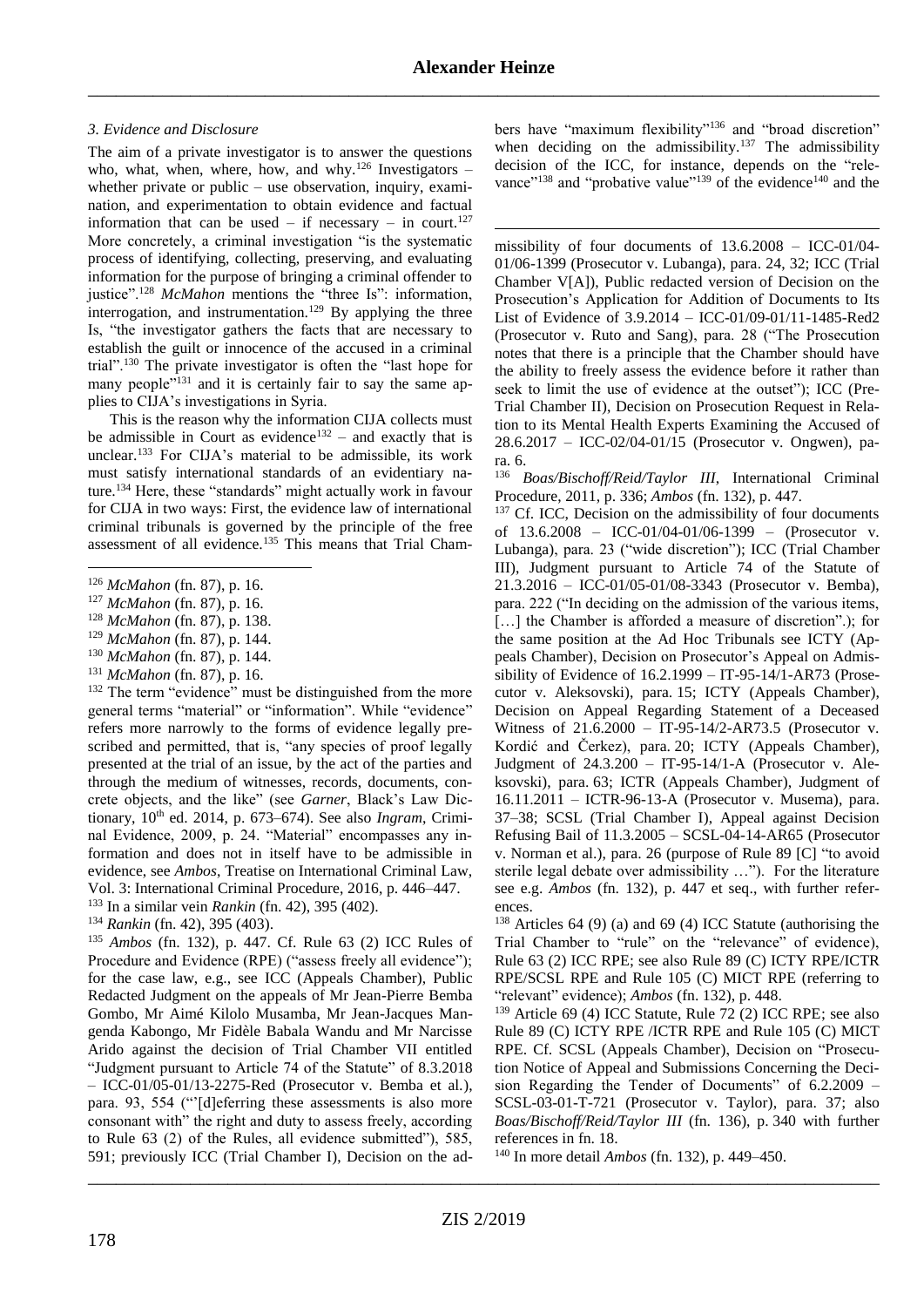1

<span id="page-10-0"></span>absence of any serious rights violation.<sup>141</sup> Thus, as long as CIJA investigators do not commit a serious rights violation, it could be speculated that their information will at least not be ruled inadmissible prior to a judgment, especially considering that the ICC – as an example and more concretely the Ongwen Trial Chamber<sup>142</sup> – rejected the Chambers' previous practice<sup>143</sup> of deciding on admissibility issues at the moment of submission and promoted an alternative approach (authorised by the Bemba Appeals Chamber<sup>144</sup>) that deferred the admissibility decision "until the end of the proceedings".<sup>145</sup>

Second, on the international level, the importance of documentary evidence cannot be overstated.<sup>146</sup> Unsurprisingly, Wiley, CIJA's Director, maintained: "The queen and king of evidence in any criminal investigation is a document. It isn't cross-examined because it is factual".<sup>147</sup> As to the admissibility of documentary evidence, the same general principles

1

<sup>142</sup> ICC, Decision on Request to Admit Evidence Preserved Under Article 56 of the Statute of 10.8.2016 – ICC-02/04- 01/15-520 (Prosecutor v. Ongwen), para. 7. In the same vein *Guariglia*, Journal of International Criminal Justice 16 (2018), 315 (321), who, however, cites the wrong decision in fn. 20.

<sup>143</sup> See e.g. ICC, Decision on the Prosecutor's Bar Table Motions of 19.12.2010 – ICC-01/04-01/07-2635 (Prosecutor v. Katanga), para. 15. For a similar approach at the ICTY, see *Schuon*, International Criminal Procedure, 2010, p. 137-138 (shift from admissibility to weight/reliability). See generally *Ambos* (fn. [132\)](#page-9-0), p. 449.

<sup>144</sup> ICC (Appeals Chamber), Judgment on the Appeals of Mr. Jean-Pierre Bemba Gombo and the Prosecutor against the Decision of TC III entitled "Decision on the admission into evidence of materials contained in the prosecution's list of evidence" of 3.5.2011 – ICC-01/05-01/08-1386 (Prosecutor v. Bemba), para. 37, 41–42, 52–57.

<sup>145</sup> ICC (Appeals Chamber), Judgment on the Appeals of Mr. Jean-Pierre Bemba Gombo and the Prosecutor against the Decision of TC III entitled "Decision on the admission into evidence of materials contained in the prosecution's list of evidence" of 3.5.2011 – ICC-01/05-01/08-1386 (Prosecutor v. Bemba), para. 37; in the same vein, ICC, Decision on Prosecution Requests for Admission of Documentary Evidence of 24.9.2015 – ICC-01/05-01/13-1285 (Prosecutor v. Bemba et al.), para. 9. See generally vein *Guariglia* (fn. [142\)](#page-10-0), 315.

<sup>146</sup> *Ambos* (fn. [132\)](#page-9-0), p. 487. cf. *Gaynor*, in: Sluiter/Friman/Linton/Vasiliev/Zappalà (eds.), International Criminal Procedure: Principles and Rules, 2013, p. 1045–1046. But see also *Combs*, Fact-Finding Without Facts, 2010, p. 6, 12–14, finding that ICTR, SCSL, and SPSC basically relied on witness testimony with only the latter also receiving significant forensic evidence.

<sup>147</sup> *Rankin* (fn. [42\)](#page-3-2), 395 (409).

apply, that is, it depends on its relevance and probative value (reliability). <sup>148</sup> A document can only be reliable if it is authentic since "the fact that the document is what it purports to be enhances the likely truth of the contents thereof".<sup>149</sup> Thus, authenticity speaks to the probative value of a document, be it in the form of reliability or of its evidentiary weight.<sup>150</sup> Furthermore, the "chain of custody", that is, the document's production process from its creation to the submission to a Chamber, is to be considered.<sup>151</sup> The demonstration of that chain of custody is certainly one of the main challenges for the work of CIJA-investigators.<sup>152</sup>

Another challenge is the position of a human rights organisation with respect to the confidentiality of witnesses and the information collected from them.<sup>153</sup> The problem this creates became visible at the ICC: In the Lubanga case, the Prosecution obtained evidence from the UN and certain NGOs pursuant to confidentiality agreements made under

<sup>149</sup> ICTR*,* Judgement and Sentence of 18.12.2008 – ICTR-98- 41-T (Prosecutor v Bagosora et al.), Admission of Tab 19 Decision, para. 8 (considering authenticity and reliability as "overlapping concepts"). See also the reference to reliability in the context of authenticity in ICC, Public Redacted Version of Decision on the Prosecution's Application for Admission of Materials into Evidence Pursuant to Article 64 (9) of the Rome Statute of 6 September 2012 of 8.10.2012 – ICC-01/05-01/08-2299-Red (Prosecutor v Bemba), para. 9 (document can "shown to be *authentic and reliable* by the tendering party through provision of sufficient information to enable the Chamber to verify that the documents are what they purport to be". [emphasis added], see *Ambos* (fn. [132\)](#page-9-0), p. 501).

150 ICTY (Trial Chamber), TC Decision on the Defence Motion for Reconsideration of the Ruling to Exclude from Evidence Authentic and Exculpatory Documentary Evidence of 30.1.1998 – IT-95-14-T (Prosecutor v Blaškić): "the weight to be ascribed to it will depend on the additional elements which will have, if necessary, been provided and which permit attesting to its authenticity". See also *Boas/Bischoff/Reid/Taylor III* (fn. [136\)](#page-9-1), p. 341 (discussing it in relation to reliability).

<sup>151</sup> ICC, Judgment pursuant to Article 74 of the Statute of 5.4.2012 – ICC-01/04-01/06-2842 (Prosecutor v Lubanga), para. 109; ICC, Judgment pursuant to article 74 of the Statute of 7.3.2014 – ICC-01/04-01/07-3436-tENG (Prosecutor v Katanga), para. 91.

<sup>152</sup> *Rankin* (fn[. 42\)](#page-3-2), 395, 401.

<sup>153</sup> *Bergsmo/Wiley* (fn. [1\)](#page-0-0), p. 18; *Stahn* (fn. 105), p. 354.

<sup>141</sup> Article 69 (4) ICC Statute, Rule 72 (2) ICC RPE; see also Rules 89 (D) ICTY RPE and 105 (D) MICT RPE. Cf. ICC (Trial Chamber II), Decision on the Prosecutor's Bar Table Motions of 17.12.2010 – ICC-01/04-01/07-2635 (Prosecutor v. Katanga), para. 13 et seq.

<sup>148</sup> See also ICTY, Standards Order of 15.2.2002 – IT-99-36- T (Prosecutor v. Brđanin and Talić), para. 18; ICTR, Judgement of 16.11.2001 – ICTR-96-13-A (Prosecutor v. Musema), para. 56; . ICC (Trial Chamber II), Decision on the Prosecutor's Bar Table Motions of 17.12.2010 – ICC-01/04- 01/07-2635 (Prosecutor v. Katanga), para. 13 et seq.; ICC, Decision on the Prosecution's Request for Admission of Documentary Evidence of 10.6.2014 – ICC-01/09-01/11-1353 (Prosecutor v. Ruto and Sang), para. 13 et seq., 37. See generally *Ambos* (fn. [132\)](#page-9-0), p. 487.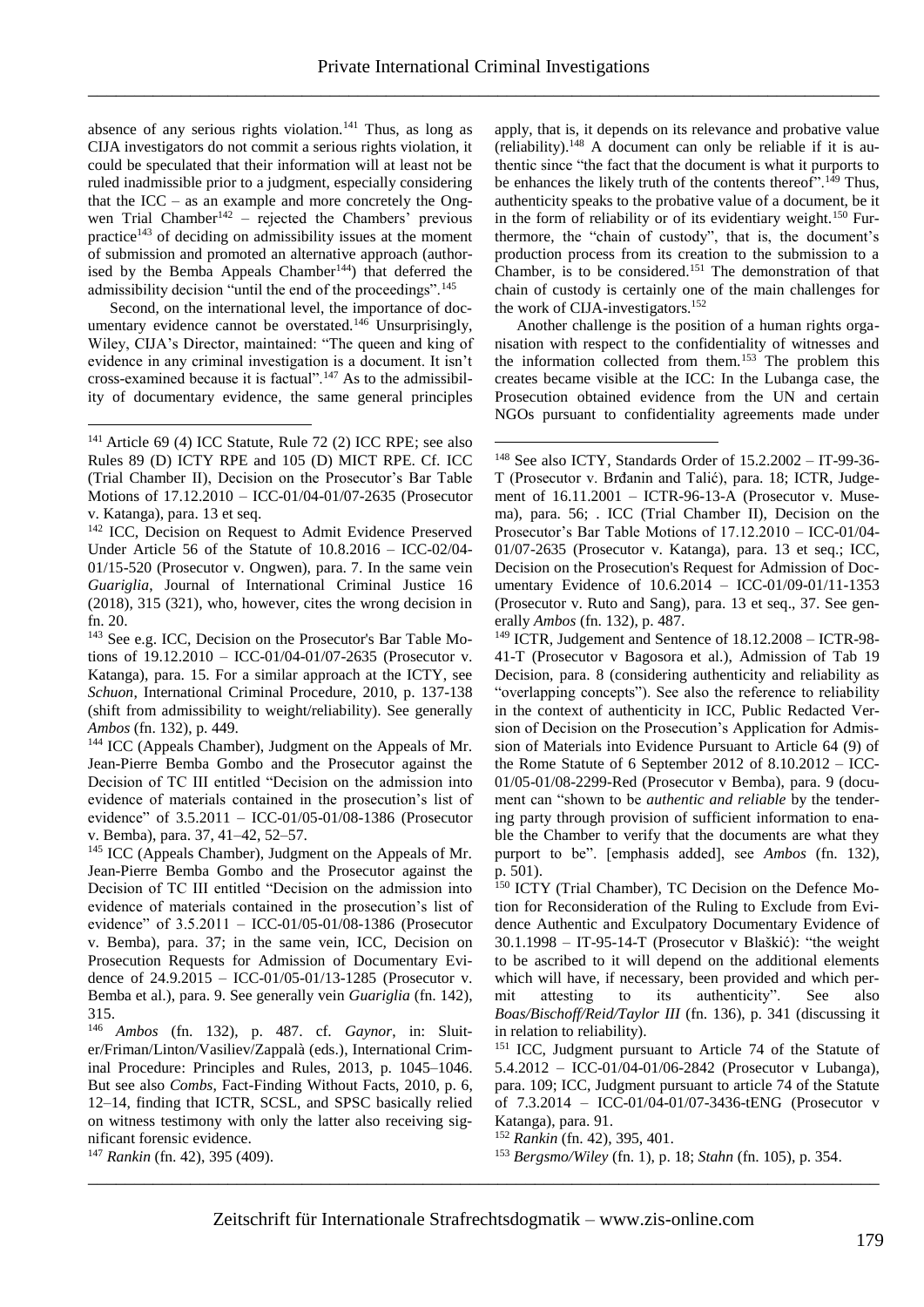Art. 54 (3) (e) ICC-Statute.<sup>154</sup> Basically, there was nothing wrong with that. As long as the amount of evidence obtained this way is relatively minor and the documents or information were received on a confidential basis "solely for the purpose of generating new evidence", the Prosecution was allowed to do this.<sup>155</sup> In other words, a few documents and pieces of information can be obtained, coupled with an agreement for non-disclosure, as long as the only purpose of receiving this material is that it leads to other evidence. However, this was far from what the Prosecution did. First, the Prosecution obtained more than fifty (!) per cent of its evidence on the basis of confidentiality agreements with NGOs.<sup>156</sup> The Prosecution itself admitted that its use of Art. 54 (3) (e) ICC-Statute to obtain evidence "may be viewed as excessive" and that "an excessive use of Art. 54 (3) (e) would be problematic".<sup>157</sup> Second, a great amount of these documents was exculpatory material relevant to defence preparation.<sup>158</sup> These

<sup>154</sup> Article 18 (3) of the ICC-U.N. Relationship Agreement provides that "the United Nations and the Prosecutor may agree that the United Nations provide documents or information to the Prosecutor on condition of confidentiality and solely for the purpose of generating new evidence and that such documents shall not be disclosed to other organs of the Court or third parties, at any stage of the proceedings or thereafter, without the consent of the United Nations.", cited in ICC, Decision on the consequences of non-disclosure of exculpatory materials covered by Article 54 (3) (e) agreements of 15.6.2008 – ICC-01/04–01/06-1401 (Prosecutor v Lubanga), para. 93. The same rule applies to the U.N. peacekeeping mission, MONUC, in the Democratic Republic of Congo by way of Article 10 (6) of the MONUC Memorandum of Understanding with the ICC, which reads: "Unless otherwise specified in writing […], documents held by MONUC that are provided by the United Nations to the Prosecutor shall be understood to be provided in accordance with and subject to arrangements envisaged in Article 18, paragraph 3, of the Relationship Agreement.", cited in *Ambos*, New Criminal Law Review 12 (2009), 543 (550). Generally *Heinze* (fn. [95\)](#page-6-2), p. 454.

<sup>155</sup> Cf. ICC, Decision on the consequences of non-disclosure of exculpatory materials covered by Article 54 (3) (e) agreements of 15.6.2008 – ICC-01/04–01/06-1401 (Prosecutor v Lubanga), para. 93.

<sup>156</sup> ICC, Hearing Transcript of 13.3.2008 – ICC-01/04-01/06- T-79 (Prosecutor v. Lubanga), p. 5–6.

<sup>157</sup> Cf. ICC, Decision on the consequences of non-disclosure of exculpatory materials covered by Article 54 (3) (e) agreements of 15.6.2008 – ICC-01/04–01/06-1401 (Prosecutor v Lubanga), para. 32.

<sup>158</sup> ICC, Decision on the consequences of non-disclosure of exculpatory materials covered by Article 54 (3) (e) agreements of 15.6.2008 – ICC-01/04–01/06-1401 (Prosecutor v Lubanga), para. 63 ("In this case over 200 documents, which the prosecution accepts have potential exculpatory effect or which are material to defence preparation, are the subject of agreements of this kind. On 10 June 2008, the Chamber was told that there are 'approximately' 95 items of potentially

documents usually have to be turned over to the defence.<sup>159</sup> Third, and most importantly, the Prosecution did not use the Art. 54 (3) (e)-agreements only for the purpose of obtaining other evidence, i.e. its "springboard or lead potential".<sup>160</sup> In fact, the Prosecution did quite the opposite, as the Trial Chamber described: "[T]he prosecution's general approach has been to use Article 54 (3) (e) to obtain a wide range of materials under the cloak of confidentiality, in order to identify from those materials evidence to be used at trial (having obtained the information provider's consent). This is the exact opposite of the proper use of the provision, which is, exceptionally, to allow the prosecution to receive information or documents which are not for use at trial but which are instead intended to 'lead' to new evidence."<sup>161</sup> As a result of this, the Chamber opted for a "stay of proceedings" because of an abuse of process.<sup>162</sup> It stated that "[t]he prosecution's approach constitutes a wholesale and serious abuse, and a violation of an important provision which was intended to allow the prosecution to receive evidence confidentially, in very restrictive circumstances."163

CIJA will face (or is already facing) a similar challenge when it comes to confidentiality agreements. At the ICTR, many international and local NGOs "did not provide the OTP with the supporting documentation it needed. They maintained that doing so would breach express or implied promises of confidentiality or endanger informants. In some cases such concerns were addressed by redacting certain information".<sup>164</sup> Without access to certain documents, it will be difficult to weigh the validity of allegations and decide whether further investigations in a given case were needed.<sup>165</sup>

exculpatory material and 112 items which are 'material to defence preparation', pursuant to Rule 77, making a total of 207 items of evidence. Of these 207 items, 156 were provided by the UN.", fn. omitted). See also *Heinze* (fn. [95\)](#page-6-2), p. 455. <sup>159</sup> See *Heinze* (fn. [95\)](#page-6-2), p. 344 et seq.

<sup>160</sup> Cf. ICC, Decision on the consequences of non-disclosure of exculpatory materials covered by Article 54 (3) (e) agreements of 15.6.2008 – ICC-01/04–01/06-1401 (Prosecutor v Lubanga), para. 72.

<sup>161</sup> ICC, Decision on the consequences of non-disclosure of exculpatory materials covered by Article 54 (3) (e) agreements of 15.6.2008 – ICC-01/04–01/06-1401 (Prosecutor v Lubanga), para. 73.

<sup>162</sup> *Turner*, New York University Journal of International Law & Policy 45 (2012), 175 (194 et seq.): "The 'balancing approach' recognizes that remedies such as dismissal, stay, retrial, and exclusion may impose significant burdens on third parties and on the justice system, and it takes these burdens into consideration when determining the optimal remedy."

<sup>163</sup> Cf. ICC, Decision on the consequences of non-disclosure of exculpatory materials covered by Article 54 (3) (e) agreements of 15.6.2008 – ICC-01/04–01/06-1401 (Prosecutor v Lubanga), para. 73; see generally *Turner*, New York University Journal of International Law & Policy 45 (2012), 179 et seq.

<sup>164</sup> *Jallow* (fn. [17\)](#page-1-0), p. 438–439.

<sup>165</sup> *Jallow* (fn. [17\)](#page-1-0), p. 439.

\_\_\_\_\_\_\_\_\_\_\_\_\_\_\_\_\_\_\_\_\_\_\_\_\_\_\_\_\_\_\_\_\_\_\_\_\_\_\_\_\_\_\_\_\_\_\_\_\_\_\_\_\_\_\_\_\_\_\_\_\_\_\_\_\_\_\_\_\_\_\_\_\_\_\_\_\_\_\_\_\_\_\_\_\_

<u>.</u>